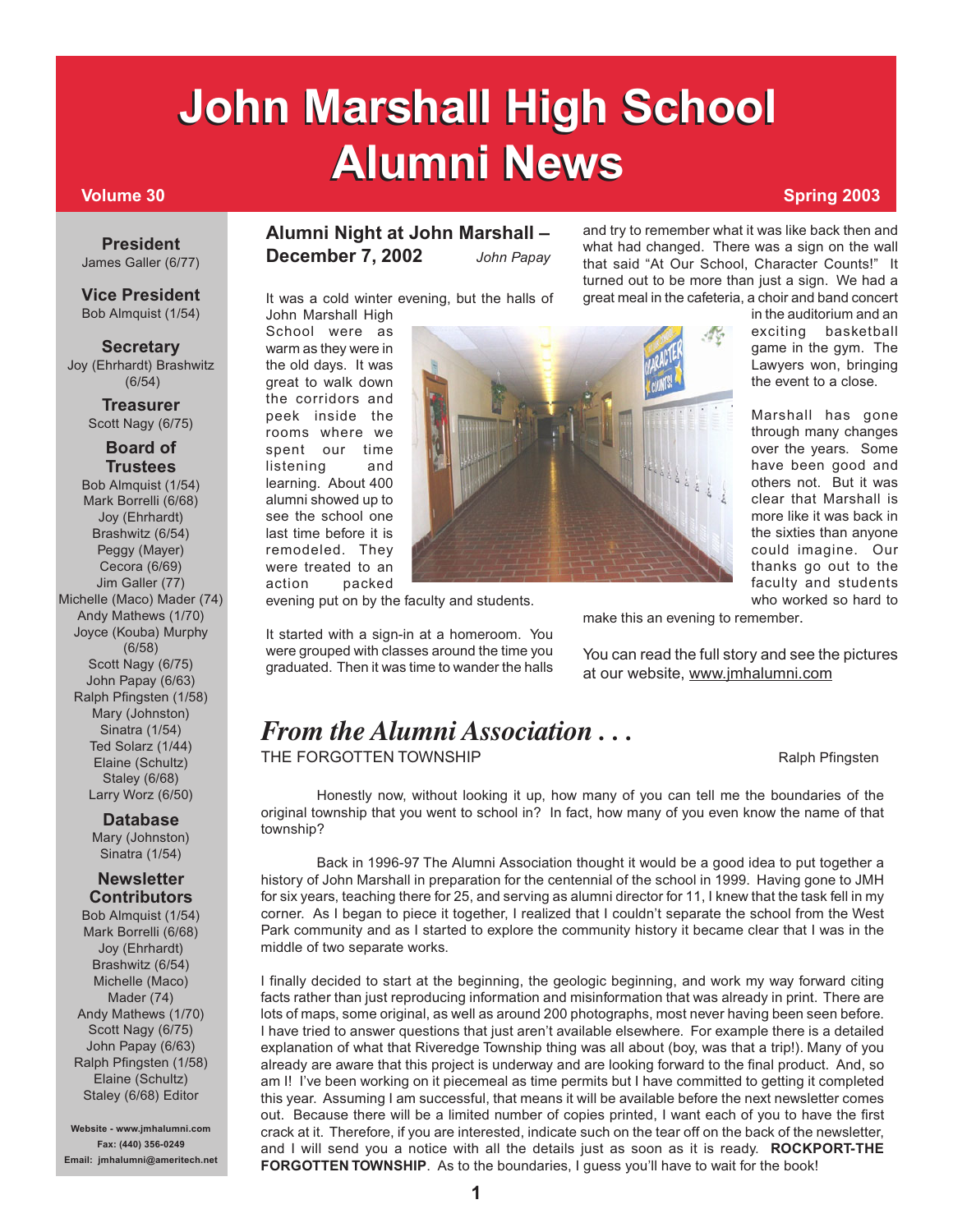## **JOHN MARSHALL HIGH SCHOOL ALUMNI NEWSLET ALUMNI NEWSLET ALUMNI NEWSLET ALUMNI NEWSLET ALUMNI NEWSLET ALU**



Gene Gibbons was elected the first Ohio Wrestling Coach of the Year at the National High School Championship Wrestling Tournament held at the Cleveland Convention Center on April 7, 2002. These former JMH wrestlers attended the reception in Gene's honor. L-R: Bill Karpowitz, Gene Kilbourne, Pat Ryan, Bill Gulla, Brian Burke, Dennis Ryan

Some gals from the Class of June 1954 recently met for dinner.

•<br>•<br>• • • • • • • • • • • • • • • L-R: Donna (Fesco) Forrester, Sally Hunter, Joan (Legan) Pallotta, Joy (Ehrhardt) Brashwitz, Pat (Moga) Dukov, and Bev Stockard.



#### **In This Issue . . .**

| Hall of Fame Form  Insert             |
|---------------------------------------|
|                                       |
|                                       |
| Financial Report & Endowment Fund  18 |
|                                       |



1972-78 Swimteam and Timers picnic-Aug, 2002. L-R; Standing; Ron Reitz, Scott Nagy, Tim Biranowski L-R: Sitting: Nancy (Ezo) Schweger, Coach Bill Brashwitz, Kathy (Biranowski) Quintiliano ○○○ ○○○○○○○○○○○○○○○○

The 2003 picnic is planned for July 6 at Kathy Quintiliano's house at 13109 Avon-Belden Rd. (Rt. 83), Grafton, OH 44044. Please plan to attend and tell Kathy you are coming. Her email address is kaquint@aol.com. We'd love to see more swimmers AND timers there.

## **Credits**

Printer: ........................... AllSet Corporation Mailer: JAC Business Communications Inc. Graphic Designer: ...........Barbara E. Staron

The Alumni Trustees are looking for a permanent home - a meeting place with some storage space. As records, photographs, documents and other memorabilia accumulate, we continue to outgrow our storage space. If any business owner in the West Park area (or nearby) has an unused office or spare room that we could use we would be most appreciative.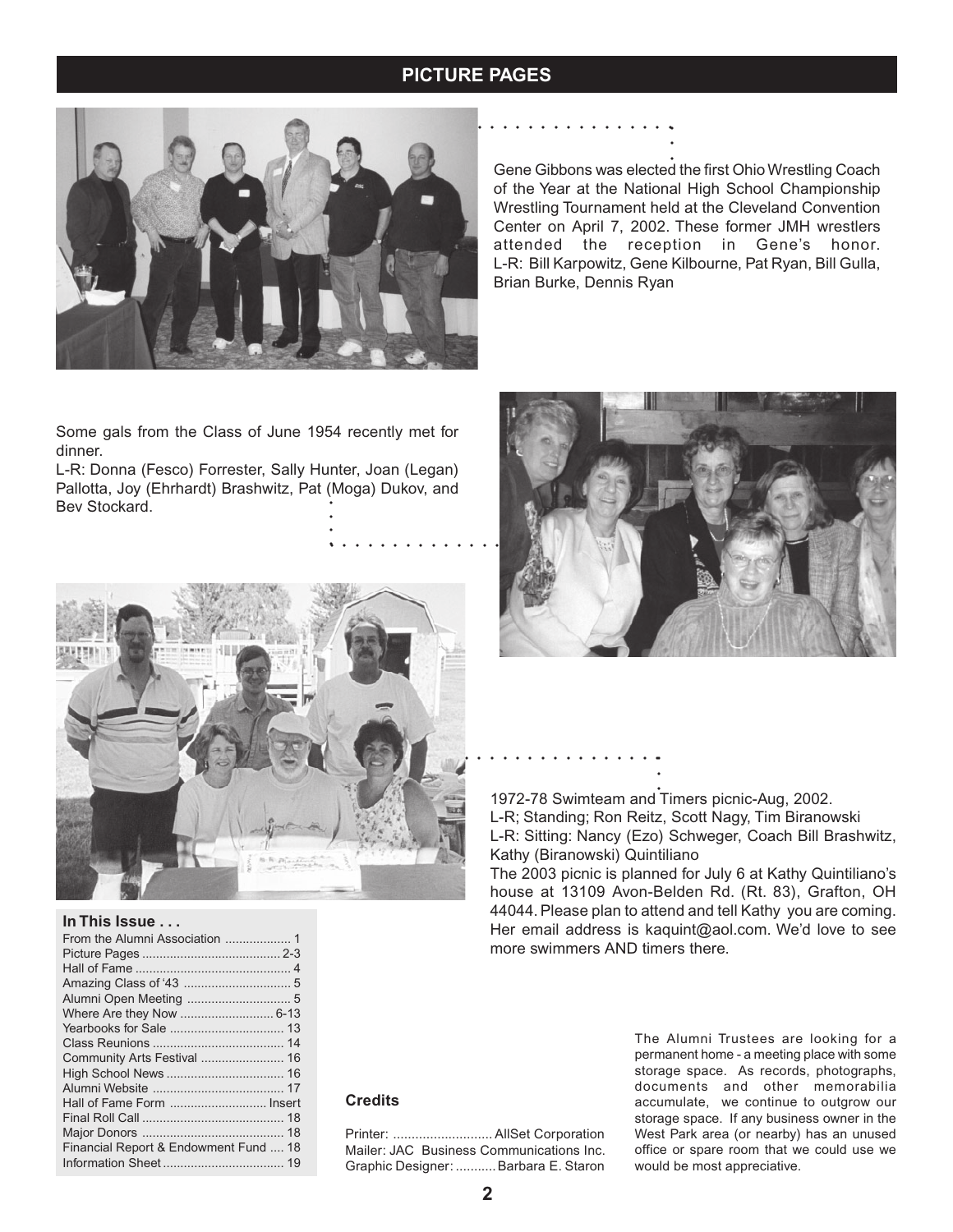## **John Marshall PICTURE PAGES PICTURE ISSUE ALUMNI NEWS**



#### **Alumni enjoy a trip on the Goodtime III**

Happy classmates travel together on August 15, 2002 aboard the Goodtime III. Wish you could have been there!



# promote the spirit of JMH. We meet in the back parking lot of

**Kamm's Corner's 4th of July Parade, July 4, 2002**

Walgreens at 8:30am. Parade begins at 9:30am. Please call Joy Brashwitz (216)252-5918 for more details.

Please join us this year on Friday, July 4, 2003 and help us



**The Class of '47 celebrate their 55th reunion. Picture taken by Rebecca Shipkoski.** ○ ・・・・・・・・・・・・・・・・<br>.<br>.

Friends Gather in the JMH cafeteria during the December 7, 2002 Alumni Night Open House..

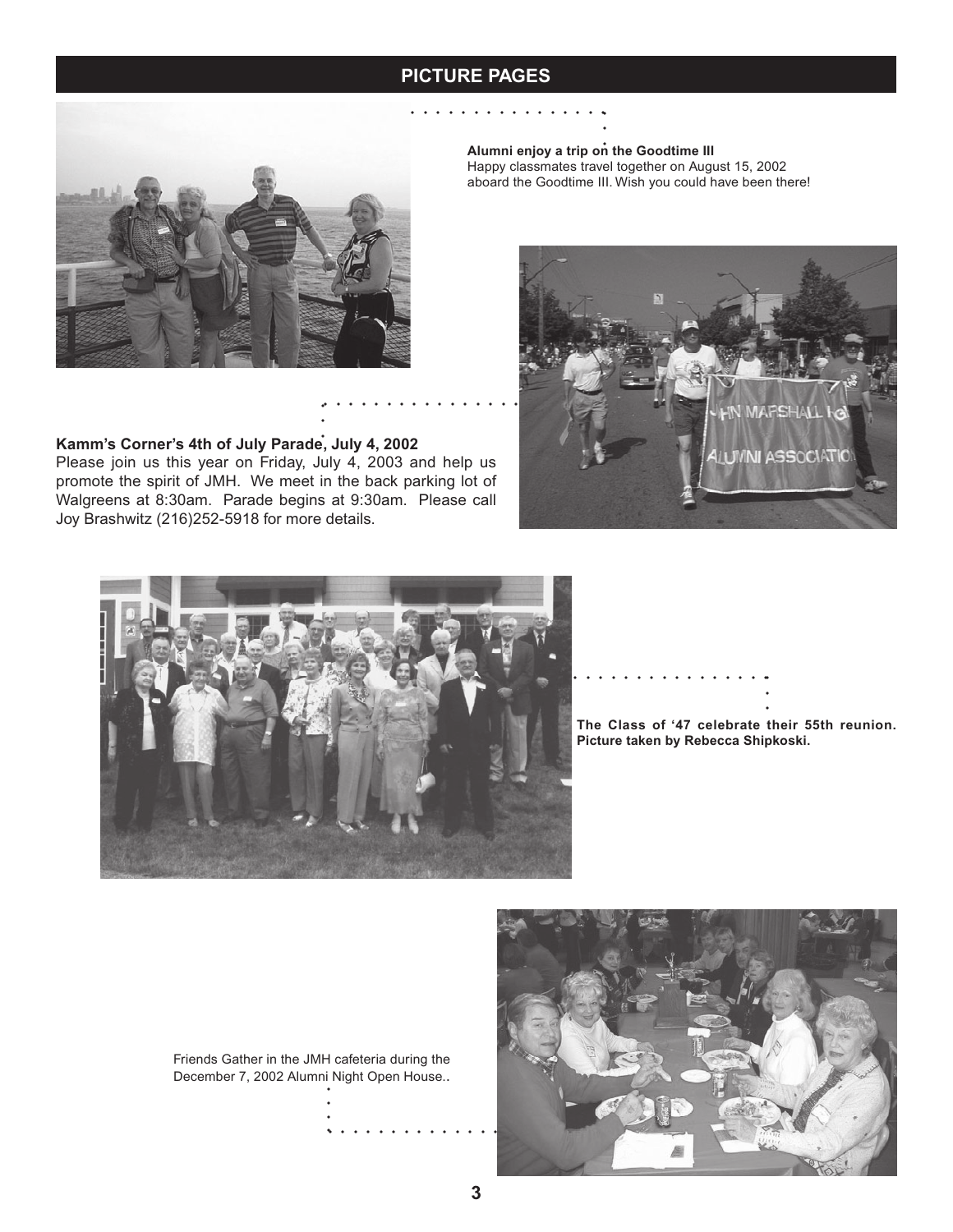# JMH *Hall of Fame Induction Dinner/ Ceremony*

We are proud to announce the 2002 JMH Hall of Fame Inductees. The Inductees were honored with a dinner and program on November 8, 2002 at Brennan's Party Center. Over 100 friends and family joined in the celebration. The presenters were: Mrs. Marge Meacham for Shirley Babitt (deceased), Mr. John Jacobson for Joseph Dinunzio (deceased), Ms. Doreen Smith-Bey for Thomas Jefferson, Mr. Gene Gibbons for Tony Rizk, Mrs. Gini Kolar for Joy Hirniak Smith, Caroline Sroka for Dr. Steven Sroka and Milton "Bill" Good, M.D. for Reverend John Uhle.

**Shirley Babitt**, faculty from 1955-1964 was an early champion of equal athletic opportunities for girls when she was supervisor of the girl's athletic department in the Cleveland schools. She was the founder of the Greater Cleveland Women's Coaches Association, Officer of the local chapter of the Ohio Retired Teachers Association and founding member of the Playhouse Square Association. She taught physical ed at JMH from 1955 through 1964 when she left to supervise physical ed teachers in the district. Shirley exemplified the power of what one person can do to improve the lives of others. She passed away on February 1, 2002.

**Joseph Dinunzio**, was principal of JMH from 1971 – 1979. He retired from the Cleveland School District in 1979. When he retired, the mayor declared that day as "Joseph Dinunzio Day". Joseph was a veteran of WWII, serving in the Navy. Joseph died in 1998 and is survived by his wife Maxine, daughter Debra and son Joseph.



#### **JMH Hall of Fame Inductees**

(Back row left to right): Thomas Jefferson ('80), Dr. Steven Sroka (1/62) (Front row left to right): Tony Rizk (1/61), Joy (Hirniak) Smith (FAC, 6/59) Rev. John Uhle (6/55)

**Thomas Jefferson,** class of 1980 participated in cross-country, basketball and track at JMH. He attended Kent State where he became an All American in the 100 meter sprint. He was a 1984 Olympic bronze medal winner in the 200 meter sprint and ranked third in the world. He presently works for American Honda in Southfield, MI. Thomas has one daughter, Kyra.

**Tony Rizk,** class of January, 1961 was a star athlete at JMH. He was a champion in wrestling, track and football while at Marshall. Tony was also honored with the West Park Kiwanis outstanding athlete award.

**Joy (Hirniak) Smith,** class of June, 1959 and faculty 1966-1987. Joy enrolled at JMH as an 8<sup>th</sup> grade student in 1954 and graduated in June, 1959. After college she returned to JMH in 1966 and taught English until 1987 when she left to become Assistant Superintendent. Her husband John is also from the class of 1959

**Dr. Steven Sroka**, class of January, 1962 is an internationally recognized speaker, author, teacher and educational consultant to departments of education throughout the country. He is an Adjunct Professor at several area universities. Dr. Sroka is best know for his spirited presentations that stress the importance of knowledge as power in the fight against AIDS.

**Reverend John Uhle**, class of 1955 was very involved while a student at JMH. He was Class Treasurer, member of Student Council, Key Club, Choir, Drama and College Club. He has been active in the West Park area for 29 years, performing various community services. Rev. Uhle served as pastor of Bethany English Lutheran Church and retired from full time parish work in 1999.

#### PLEASE NOTE:

The Hall of Fame Committee would like to extend an invitation to all alumni and friends for the 2003 Fund Raiser to be held on November 7, 2003. Cost is \$50.00 per person, 6:30pm, at Brennan's Party Center. Please use the tear off at the bottom of this page. This year's fund-raiser will be a reverse raffle. The next induction will be held in November of 2004. Please use the nomination form printed on the insert to send in accomplished JMH alumni or faculty names.

——————————————————————————————————————————————————————

| YES! Please keep me informed of the fund raiser for the JOHN MARSHALL HALL OF FAME. |                                        |                     |
|-------------------------------------------------------------------------------------|----------------------------------------|---------------------|
| Name                                                                                | Send in check now to: JMH Hall of Fame |                     |
| Address                                                                             |                                        | 3952 W. 140th St.   |
| City, State, $Zip$ <sub>______</sub>                                                |                                        | Cleveland, OH 44111 |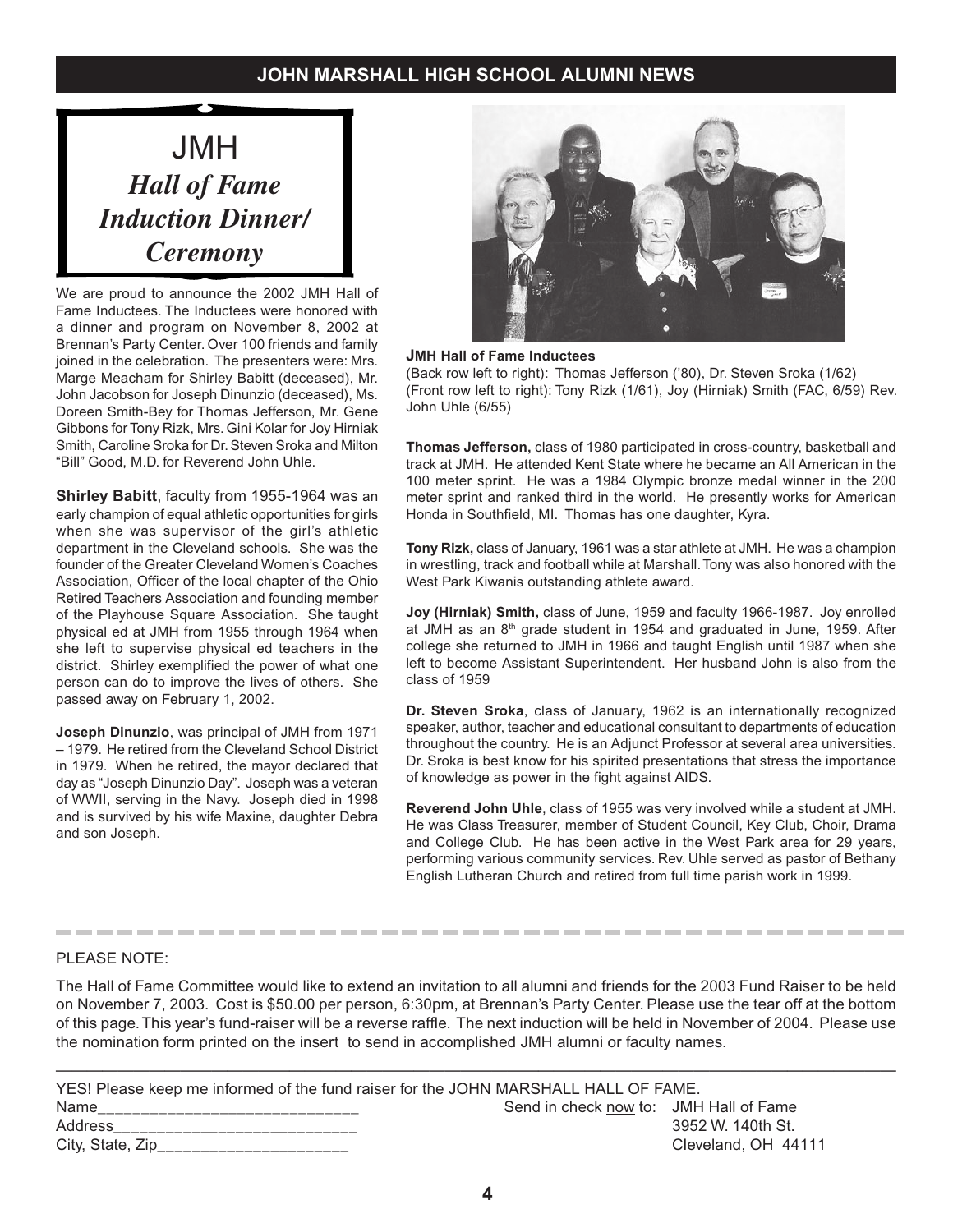# **THE AMAZING CLASS OF 1943**

by Elaine (Schultz) Staley



I was honored to attend the 59<sup>th</sup> class reunion picnic of the class of January and June 1943 on August 2, 2002, held at the W.J.Green Lodge in the Baldwin Wallace Lakes area of the Metroparks. (See picture). I was there to interview the classmates and guests who have been getting together with yearly picnics since 1988, and of course class reunions when appropriate. There I also met a wonderful couple, George and Charlotte (DeRosha) (6/64) Verga who were introduced at our JMH Centennial in August of 1999 and became married May 4, 2002. (See picture). Talking with Vern Rolland and Dorothy (Bath) Wolf, I was amazed to learn that their class publishes two newsletters yearly and now will be celebrating their **60th** Class Reunion in 2003. This will be their last endeavor, as they have decided that their efforts have been successful enough to keep this class together as long as they could and now it's time for a break. Many of the classmates stay in touch with email or writings. Some of the friendships came about after high school was over and have remained through the years. August  $1<sup>st</sup>$ ,  $2<sup>nd</sup>$ , and  $3<sup>rd</sup>$  2003 is planned at the Clarion Hotel with a Mixer, Dinner Dance and Sunday Brunch. There will be a three piece band, The Highlighter's with Mike Jacobs and a lot of memories. Good luck to you all. What an inspiration to other classes trying to keep in touch.



George 1/43 (left) and Charlotte (DeRosha) 6/64 Verga met in the JMH parking lot during the Centennial Celebration in August, 1999. They were introduced by classmate Doug Wright (right) when Charlotte pulled alongside Doug's van in the parking lot. They were all wearing bright red JMH tee shirts and decided to take a picture. Then addresses were exchanged and the correspondence between George and Charlotte continued. Their mutual interest in religion and a lot of things in common led Charlotte to give up her Cleveland roots and move to Texas, where she and George married on May 4, 2002.

# Don't Forget!!! Alumni Open Meeting (Wednesday, September 10, 2003)

Please join the Alumni Association for an open meeting at a location to be announced based on the response from you! We are looking for new members, new ideas and additional support. Please check the box on the last page to indicate that you would be interested in attending our meeting. We will send you a reminder notice with the location indicated. Hope to hear from you! You can also check our website, http:// **www.jmhalumni.com** for the latest information.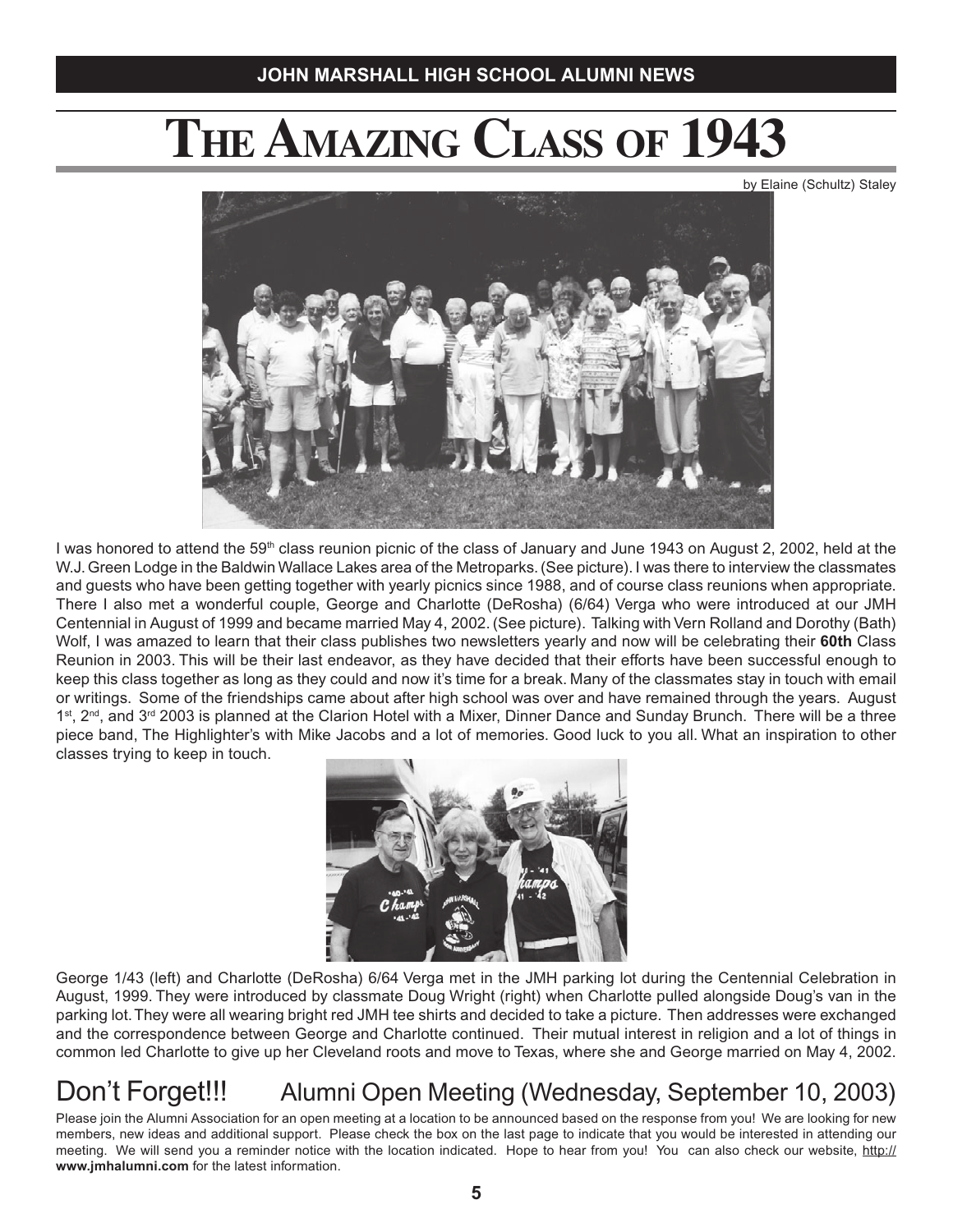# **WHERE ARE THEY NOW ?**

*News from 1930's by Andy Mathews*

**Laverne (Landphair) Buch 6/33** writes to us from Rocky River, Oh.

**Dorothy (Hoffstetter) Hertzel 6/33** Brooklyn, OH earned her B.S. from Baldwin Wallace, MLS at Western Reserve, and Ph.D. from Case Western.

**Mabel (Ulrikson) Campbell 6/34** is widowed with 2 children , 4 grandchildren and 3 greatgrandchildren. She lives in Brighton, MI.

**Evelyn (Cordo) Ceepo 1/35** is a retired Cleveland elementary school teacher and lives in Westlake, OH. She has 7 grandchildren and 10 great-grandchildren.

**Romaine (Broeker) Janus 1/36** from Seal Beach, CA is still golfing and proud to say that at age 80, he got a hole-in-one.

**Edythe (Salo) Maxim 1/36** lives in Scottsdale, AZ in winter and the summers in North Ridgeville, OH.

**Martha (Stefancik) Davies 6/36** lives in Parma, OH.

**Ether (Bemis) Schlenkerman 6/36** wrote to us from Brooklyn, OH.

**Lois (Frei) Keith 6/38** still lives in Cleveland, OH.

**Eleanor (Senne) Christopherson 6/38** makes her home in Rocky River, OH.

**Ruth (Kadel) Denson 6/38** has traveled to most of the 50 states. She lives in Cleveland, OH and has 14 grandchildren, 8 greatgrandchildren as well as 4 foster children and 4 step-children.

**Edward Weiss 6/38** manages several rounds of golf per week. He lives in Parma, OH and says he also loves to dance.

**Eleanor (Yolk) Leheney 6/38** is living in Pebble Beach, CA.

**Helen Csaszar 1/39** lives in Cleveland, OH and has visited her three nieces in Florida, Washington State and also Albuquerque, NM.

**Theodora (Smith) Clark 6/39** is a resident in the Carillon Nursing and Rehabilitation Center in Huntington, NY. You may write to her at 830 Park Ave. Rm. 205A zip 11743.

**Louisa (Cross) Garrett 6/39** celebrated her 56<sup>th</sup> wedding anniversary in 2002 and lives in

Fairport, NY. Her grandson graduated from Drexel Univ. in Philadelphia, PA.

**Elizabeth (Jenkins) Wood 1/39** lives in North Olmsted, OH and is proud to say she has a new great-grandson, Benjamin John Dryer. She also has three other great grandchildren: Sullivan, Charles and Jordan.

**Ed and Jeanne Karath 6/39** sent us greetings from Albany, NY.

*News from 1940's by Scott Nagy*

**Jean (Gorman) Clark 6/40** is a volunteer in Pastoral Care at MetroHealth Medical Center.

**Marie Cotcher 1/41** a friend, is a West Tech grad who received our Newsletter and found it very interesting.

**James Hyland 1/41** frequently sees Elaine Moritz Mickoli, daughter of Bill (class of 41) and Elsie Moritz. Elaine is a police officer in Maumee.

**John Riegel 6/41** still meets at the Red Lantern (Kamm's Corners) on the first Wednesday of the month. We have John Marshall grads from 1938 joining us, and we invite not only 1941-1942's, but any John Marshall grad for lunch at 11:30 AM to talk about the old times and places and teachers.

**Doris (Soucie) Wilson 6/41** In April, I spent 10 days in Strongsville with my step-son and family. Sorry I was unable to see my friends from High School this trip. My husband of seventeen years passed away last July and this was my first trip north alone since his death.

**Mary Jane (Ferguson) Myers 6/42** Our Class, June '42 will be having our 60<sup>th</sup> Anniv. Dinner in September.

**Jean (Haviland) Bartoo 6/42** we spend the winter months in Bradenton, Florida, in the home our parents moved to in 1958 after retirement. We enjoy the best of both north and south, golfing and gardening.

**Paul Hoffman 1/42** Our Jan. 42's Classes 60th Reunion consisted of a dinner at the HomeTown Buffet (Parma) on 7/11/02. Lots of good food, conversation & laughter.

**Jeane (Miller) Mader 1/42** I'm still alive in Columbia, S.C., where I have lived for the past 12 years. I hope to attend the 1/42 Classes 60<sup>th</sup> Reunion in July.

**June (Schuette) Fuller 6/42** Only sorry there is no news of the June  $194260$ <sup>th</sup> Reunion if there is to be one. Just extra busy with community groups; my house and garden.

**Norman Deunk Jr. 6/43** I was on the "lost list", add me to my Class of 6/43. Former Ph. D. from Ohio State University, taught there then moved to Indiana University as Professor, then accepted a Assistant V.P. in Personnel at Chrysler. Returned to Ohio State University as a contractor to support the Gov. Services Admin. at Wright-Patterson AFB. Left there after a two year contract, went to IBM Midwest Data Processing Division until "retiring" to the School of Business at Central Michigan University. Really retired in 1993 and have been back to Cleveland only several times since. Hoping to make contact with my old friend Dan Deady. He was best man at my wedding to Eileen Gilson May 4,1944, and learn about other class members who survived W.W.II.

**Jackie (Douglas) Guiot 6/43** just getting "fat & sassy" in our old age. But in good health. Loved the photo of the Rini Market. I remember the old days.

**Richard Fiebert 6/43** My sailboat has been sold, and I really miss sailing ( I've done more then 5,000 ocean miles). Doing some traveling.

**Mary (Fuhringer) Reynolds 1/43** Just attended our 59<sup>th</sup> Reunion! Many thanks to Vern Roland & fam., and Dorothy (Bath) Wolf for their dedication!! To our Class of "43".

**Arline (Frantz) Miller 6/43** Sure wish I could take in more activities, but living out here in California makes it difficult even to get to my class reunions. I do enjoy the Alumni Newsletter.

**Anna Hess '43** Realized a lifelong dream by taking a helicopter ride. The flight path took her over many of the new attractions in downtown Cleveland giving her a view of the new Stadium, the Rock and Roll Hall of Fame and the Great Lakes Science Center that few will ever have. There was news coverage by Fox 8 News, and an article in West Life August 7, 2002. This was made possible by Hearts Desire, a new wish fulfillment program of Manor Care.

**Jack Kullman 1/43 and Dorothy Kullman 6/44** We have lived in Norwalk for the last 43 years and are fortunate to be living near our daughter in La Grange, son in Mansfield, and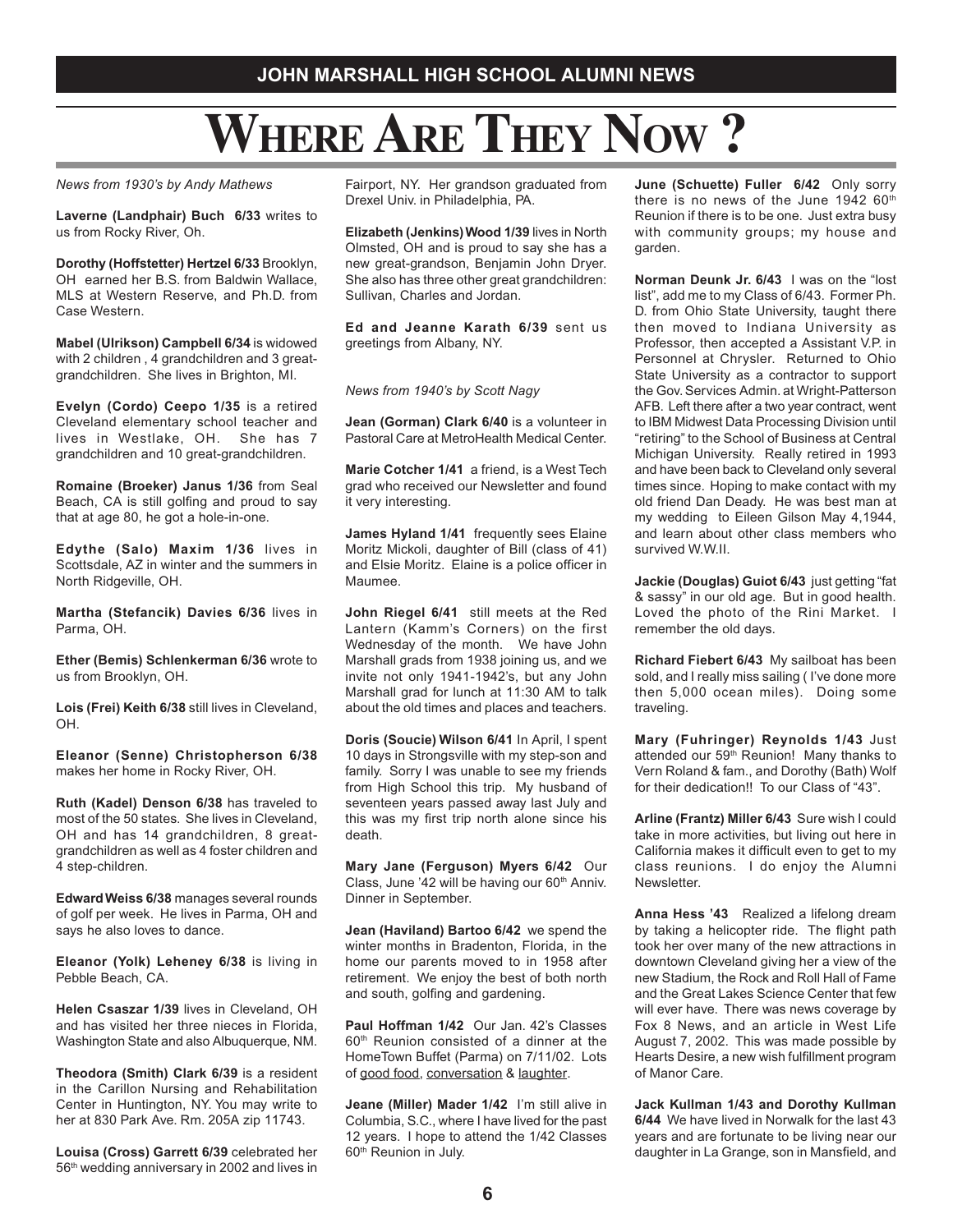oldest son in Bexley so that we have an opportunity to remain close to our children as well as our nine grandchildren and our one great-grand child.

**VERNON ROLLAND 6/43** Classes of '43 are still active. We are planning our 60<sup>th</sup> Reunion for 2003.

**Shirley Vranderic 6/43 and Faculty** Daughter, **Victoria Sherlock (Class of '68)** is a tax attorney with consulting firm KPMG. Son, Mark Vranderic (Class of '73) is Plant Manager of a chemical plant for Albemarle Corp.

**Doug Wright '43** Received the Humanitarian of the Year Award from the Milford Miami Township Chamber of Commerce at their Awards Dinner October 23rd 2002. This is in recognition of the many years he has devoted his spare time to working with children in a variety of youth programs.

**Helen (Zytkowski) Wodka 6/43** Retired since 1990. Living in a Retirement Community, and uses a cane or walker when necessary. Widowed 4 years ago. Son, Gary Wodka (Class of '68) lives in Middleton, Wis. Daughter, Patricia (Wodka) Brazoe is an RN at Parma Hospital.

**Alice (Burbridge) Sears 6/44** Retired CPA who winters in Ft. Myers FL. Has 4 children & 6 grandchildren, one of whom graduated from Air Force Academy in Colorado Springs Co. now serving in California, and one graduated Magna Cum Laude from Agnes Scott in Atlanta & with honors from Georgia Tech in Engineering.

**Harriet (Jahnke) Anthony 1/44** Living in Buena Park Ca. almost 26 years. Had 4 boys, 5 grandchildren & 2 great-grand children. Enjoys the Alumni News.

**Ted Solarz 1/44** Retraced the steps in WWII on a veterans historic 22 day, eight island cruise last October from Pearl Harbor to Hiroshima, Japan.

**Milton Vanderlinde 1/44** U. S. Navy, U.S.S. Bancroft D.D.598, So. Pacific. Married wife Sylvia in '48. She graduated F.P.B School of Nursing in '50. Moved to Redlands Ca. Jan. '51 and worked for 30 years for the City of Redlands, retiring in '83. Spend time RV ing every state, and have visited most of Europe via bus or ship. We have 5 children. We thank God for so much!! It has been a blast.

**Arlene (Arelt) Windau 6/45** Enjoying my senior years. Hoping for one more Class reunion or maybe just a luncheon.

**Glen Knight 1/45** Married 52 years, retired 15 years, enjoying life. Daughter Cynthia,

graduated from JMH in 1973.

**John Biewener 6/46** Have enjoyed life in NH since 12/76. Tried country-inn-keeping for 2 years, but don't recommend the lifestyle, so sold the inn and became a CPA, now almost totally retired. Enjoying hiking the hills and mountains with my wife of 52 years, and Freddie, our Brittany.

**Arlene (Bower) Valentino 1/46** My husband and I spend the winters in Florida. We are going to Lakeside Ohio for a conference. We have three grandchildren in college, and two graduating this June.

**Vivian (Deeley) Kringle 6/46** Enjoying retirement since '86 with husband of 53 yrs. Kris, traveling through 49 of our 50 States (hoping to get to Alaska) & Boogie Boarding each yr. In Hawii & Mazatlan, Mexico. In Phoenix 50 yrs..

**Glen Horton 6/46 and Jeanne (Cook) Horton** Still together after 52 years. Looking forward to joining old Classmates at Sept. 2002 reunion @ BW.

**Marie (Kasper) Sullivan 6/46** I am now enjoying my 13 grandchildren and 2 greatgrandchildren.

**Dr. Newt Kellackey 6/46** February, 2002, I completed my eleventh mission to Esperanze, a health care clinic in the Amazon jungle, that accepts volunteers for a 30 day commitment. Since retiring in 1989, this brings the overall number of missions worldwide to 27. What a retirement!

**James Kolleda 1/46** Our 48 year old son Jay died Feb. 13, 2002; Jay's younger brother died at 31 in 1986. Natalie (Cook) Kolleda, wife of 51 years is in the middle stage of Alzheimer's, still looks good.

**Lois (Pankuch) Miller '46** My husband, Rev. William G. Miller Jr. and I have served as missionaries in Ecuador, Spain, and Greece. He is now retired due to health problems. I've had three books published in recent years as well as 10 or 12 essays and articles, so I am not retired, just re-treaded.

**Nancy (Godwin) Williamson 6/46** Am still alive, and enjoying our two grand-daughters who reside on our cattle ranch. Also still alive in S.E. New Mexico are Barbara (Klein) Wolf (6/46) and Teresa (Werbeck) Best (6/48). We were the horse-nuts of JMH in the mid-40's.

**Wilbert Winold 6/46** In Sept. 2000 we toured Great Britain. On 9/11/01 June & I were enroute from Prague to Budapest.

Michael Caparon 1/47 I'm still alive! 75<sup>th</sup> birthday this year, also 45<sup>th</sup> wedding anniversary. No complaints on either score.

**Thomas Folkman 1/47** I've been retired for seven years . My wife Audrey and I will celebrate our 53rd wedding anniversary on June 11, 2002.

**Gerold Lavandosky 6/47** My wife Carol and I have lived in Virginia Beach, Va. Since 1965. We have five children and three grandchildren. I retired from the Northfolk Southern in 1989.

**Shirley (Farik) Leopold 6/47** will be married 50 years in Sept. '03. Hopes to hear from class of '47 grads. She has 4 daughters and five grandchildren.

**Don Scranton '47** Enjoyed the 55<sup>th</sup> reunion of the class of '47. In October of 2001 he had his right knee replaced and is doing fine. His sister Pauline (class of 28) has been in a nursing home for two years.

**James Bente 6/48** Spent 2 weeks in in Frankfurt Germany, where we had spent our last 5 years of military active duty, visiting with old German and American friends.

**Nancy (Bird) Hartman 6/48** Traveled to Myrtle Beach in March. Going to Cape Cod this summer & Outer Banks of S.C. in the fall. Work part time at Richfield Senior Center and am volunteer Guardian Ad Litem, which is very rewarding.

**Joanne (Grauel) Hartman 6/48** My husband and I became great-grandparents for the first time Dec. 14, 2001, her name is Ashlyn and she's a cutie!

**George Markusic SR 6/48** Wife Sally and I have been married 33 yrs., and have 4 children and 8 grandchildren. We enjoy living in Las Vegas and would enjoy visiting with former classmates when they visit our town.

**John Riley 6/48** My wife Jetta Riley passed away on 1-2-2002 after 52 years of marriage.

**Ruth (Vogt) Schultz 6/48** Living in Ft. Myers Fl. Since '85, working in a Hallmark store with her sister Grace (class of '46) which is enjoyable. An active member of the Methodist Church, also active with Parents Without Partners, which has many activities such as a weekend trip to Key West, and a Cruise to include Belize City, Grand Caymen and much more.

**Dale L. Sprosty 6/48** Joined the Army 1949, Graduating from Band Training School. Plays Taps at military funerals.

**Mildred (Swegle) Betcher 1/48** Warren and I have been married for 50 years and have lived in Florida all that time, don't miss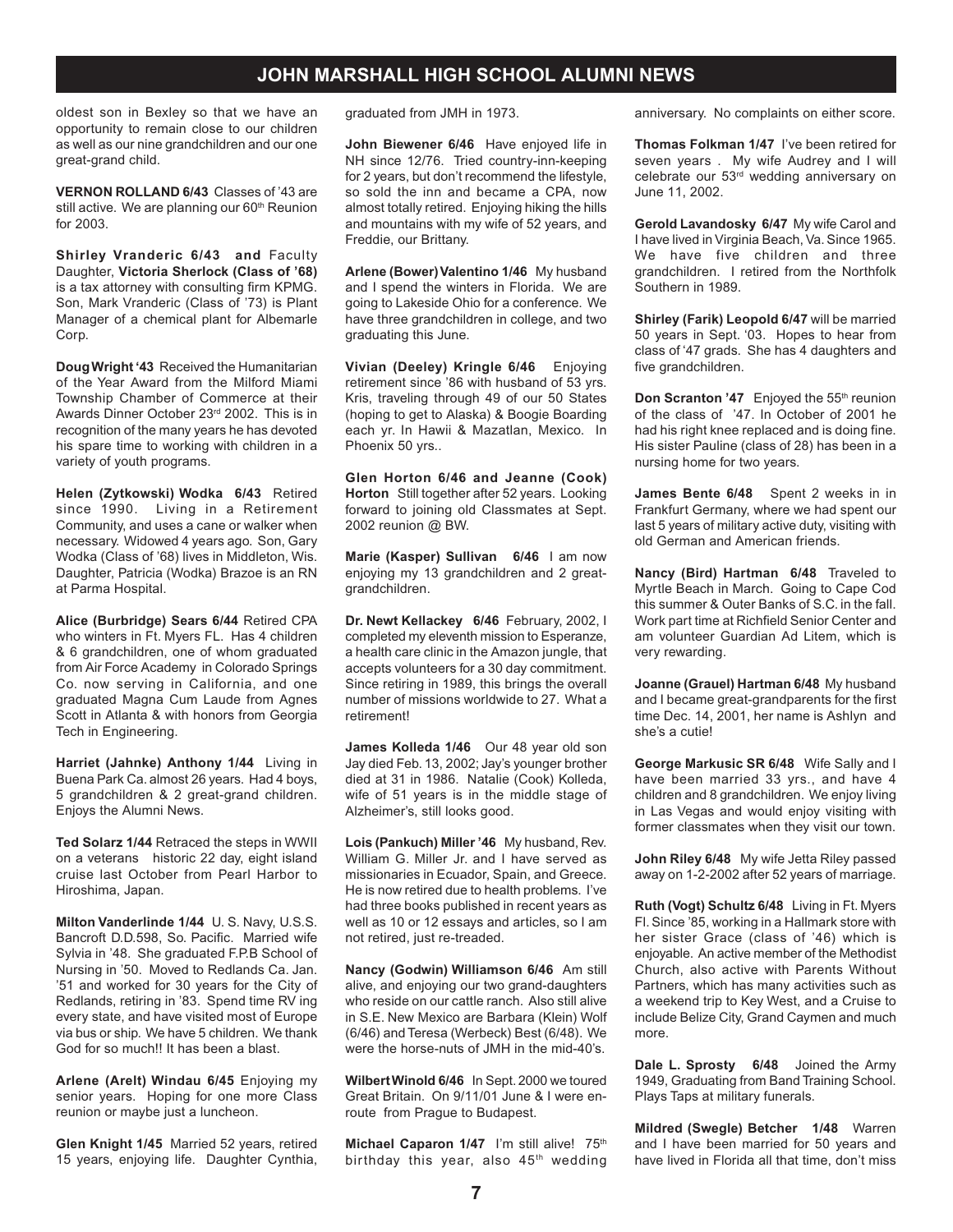#### the snow at all.

**Constance (Benesch) Soul 6/49** Worked as a secretary, while raising 3 kids. Have traveled Europe, and the U.S. including many trips out west. Loves Colorado especially. She and her husband of 47 years John have 7 grandchildren.

**Norma (Dunson) Cole 1/49** Recently had a 13 day Trans Canadian rail trip from Vancouver to Toronto on the Rocky Mountaineer. Going to Nashville for the Country Christmas light display at Opryland Hotel. Plan more traveling in 2003.

**Ralph Hawes '49 Solita-ann (Staack) Hawes '52** Ralph graduated from Clarkson, Potsdam NY '55. Worked for General Dynamics, Pomona Calif. 1956-87 starting as an engineer and ending up running 2 divisions in California plus plants in Arizona and Arkansas. Earned a Masters in Engineering UCLA, and an honorary PhD from Clarkson for 10 years on Board, including 5 years as chairman. Currently on Board. Retired after 6 years as General Dynamics Corp VP, Missiles & Electronics St. Louis. Solita worked as a school secretary while Ralph finished collage, and taking classes herself earning a BS in English w/Bio Science minor and MA in Communications. Active in Business and Professional Women's Organization and AAUW. Married July 3, 1952 celebrating 50 years. Proud parents of three children. Both are active in their community and continue to travel. Now living in Pinehurst NC on course #7.

**Howard Sibley 6/49** Has been retired from IBM since 1988 and lives in Sun City Center, Florida with his wife Anna. They enjoy visiting their 3 sons and 7 grandchildren in the Cleveland area.

**Marilynn (Webber) Hoyer 6/49** Retired from being Director of Foster Care at Pathway. Still living in Cleveland, but spend summers at our cottage by Chippewa Lake.

#### *1950's by Mark Borrelli*

**Alice (Brisky) Humphrey 1/50** of Chesterfield, MO., was saddened to hear of Miss Kosman's passing. (Spring 2002 issue) Miss Kosman and Miss Bickimer (Alice's homeroom teacher) came to all of their class reunions.

**Edmund 6/50 and Loretta (Sucko) Grombol 6/51** are both retired and still reside in Cleveland. With children and grandchildren living in Orlando, Brooklyn and Canada, the Grombols travel quite a bit.

**Shirley (Savel) Urbanek 6/50** is retired and has been living in Brunswick, OH, for the past forty-four years. Her son Rick is an Oral Surgeon in Texas, and daughter Carla Johnson and family live about a mile away in Brunswick.

**Robert Kocian 1/51** still resides in Cleveland, OH, and wishes to apologize to his classmates for missing their 50th class reunion. Robert had triple by-pass openheart surgery at Fairview Park Hospital the weekend of the reunion. He does hope to attend their 55th class reunion.

**June (Martin) Chard 1/51** notified the Alumni Association of an error in the 50th class reunion book of her 1951 class. Although the book listed June as having 7 children, she would like all to know she has 4 children: Deborah, born in Japan; Mark and Bill born in Germany; and Sandra born in Portland, OR.

**Janet (Simecek) Carothers 1/51** of Houston, TX, tells us that her husband Charles is on hemo-dialysis but they expect to begin making short trips in their camper to many of the beautiful state parks that are within a four hour drive of Houston. Janet works part-time as a speech pathologist.

**Gordon Koscher 1/51** is the contact person for the North Coast NY Coast Guard Assn. in Mantua, . They will be hosting a reunion on 12/14/03.

**Gerald Milne 6/51** was happy to hear there was an alumni association. He wrote to us from Oceanside, NY.

**Raymond Ruggiero 6/51** and wife Barb celebrated their 50th Wedding Anniversary in February, 2002. Their six children surprised them with a four-day trip to the Port St. Lucie, FL, Club Med. Thirty members of their immediate family participated. Raymond and Barb currently reside in Strongsville, OH.

**Carole (Spring) Tolaro 6/51** of Westlake, OH, enjoyed her 50th Class Reunion held September, 2001. Carole has 12 grandchildren and one great-grandchild. She loves to quilt and spent last summer teaching a granddaughter how to be a successful quiltmaker. Her granddaughter was able to enter her newly completed quilt in a quilt show. Husband Lee enjoys golf and restoring a 1957 Lincoln Premier Convertible.

**David Danielson 1/52 and Roberta (Jones) Danielson 1/53** recently moved to Woodlake, a golfing and boating community in the sand hills area near Pinehurst, NC. They feel like they are living in a resort area.

**Gerald J. Krajcer 1/52** and his wife Joan have been married for 48 years and have 4 children and 8 grandchildren. Though they still live in Parma, they spend their summers on their 300-acre farm in Marblehead, Ohio.

**Wanda (Tyjeski) Ronni 1/52** currently resides in Bellevue, Nebraska after her spouse's retirement from 28 years in the U.S. Navy.

**Harry Bally 6/52** of Brookpark, OH, has been spending six months every year in Winter Haven, FL, enjoying the sunshine, working part-time, playing tennis, and enjoying watching the Cleveland Indians in spring training.

**Connie (Gustin) Abend 6/52** and spouse Jerry enjoying retirement with 4 grandchildren and 2 Golden Retrievers. They keep busy gardening and landscaping 3+ acres in North Royalton, OH.

**Eleanor (Reichel) Petroff 6/52** lives in Aiken, SC and enjoys retirment in a golf community. Married 50 years to Ron in 10/03. Still has 96 year old mom living, hopes to live as long!

**Richard A. Brumbach 1/53** of Westfield, NY, has recently returned from an extended trip to Germany and would like to hear from classmates at (716) 753-7324.

**Herbert L. Hampson 1/53** of Cleveland, OH, retired in February 1998 as Director of Sales and Marketing for Cub Cadet Corp, a division of MTD Products, Inc. Herbert and his wife Lois spend most of their time as volunteers for The City Mission, the Juvenile Diabetes Research Foundation and the Cleveland Vo-Tech schools. His latest project is working for Habitat for Humanity, building a new home near W. 41st St. Herbert and Lois have one son and three grandchildren.

**Carolyn (Janus) Riedel 1/53** is married and has 7 grandchildren. Carolyn does volunteer work at Southwest General Hospital and resides in Parma, Ohio.

**Kathryn (Boedecker) Reindle 6/53** of North Olmsted, OH, has been married for fortyseven years and has three children and 9 grandchildren.

**Rosemarie (Ruggiero) Menapace 6/53** currently of Columbus, OH, had a busy month in September 2002, if all went as planned. Her son Reno was married in Indianapolis, IN and Rosemarie planned to go on an Elderhostel to Macon, Georgia in September. She is looking forward to her 50th class reunion in 2003.

**Bob Almquist 1/54** lives in North Olmsted, OH with same wonderful wife, Kay for 41 years and same fine home for 40 years. "Neither remains the same; both keep getting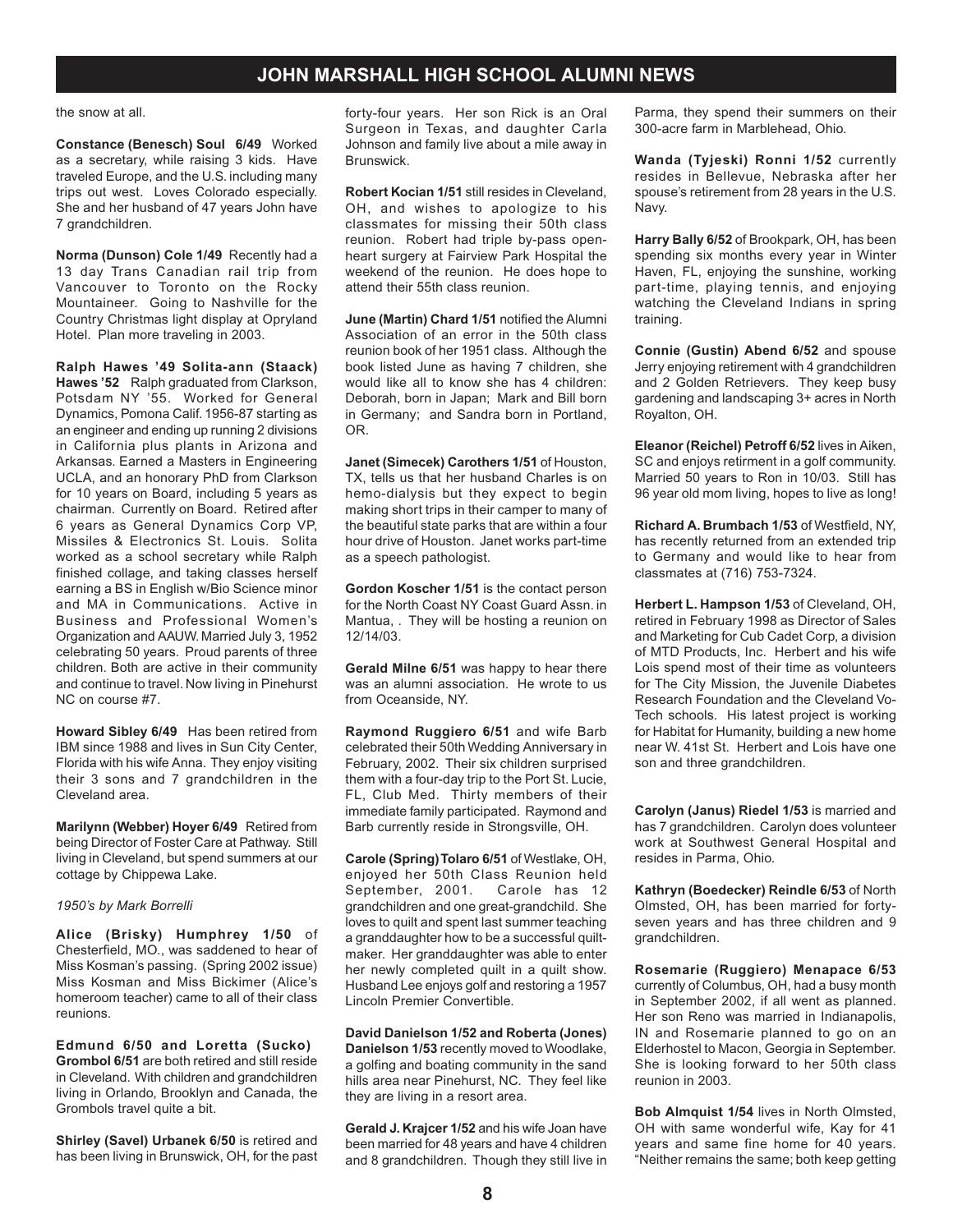better!" Looking forward to big 50th reunion in '04. He serves on the Alumni Assn. Board and is working on the JMH Endowment Fund which he feels will mean so very much to all Marshallites past, present and future.

**Carole (Brumbach) Restifo 1/54** recently relocated from Huron to Avon, Ohio in August 2002. After 41 years of marriage, her husband Nick died in 1999. Carol is currently working on her 50-year class reunion for June 2004. Classmates please call her at (440) 327-4900.

**Charles Rusnell 1/54** is living in West Chester, OH, near Cincinnati. Chuck always enjoys seeing friends at John Salay's Memorial Weekend Picnic. ("Hello, Mary!")

**Nancy (Amberson) Ryder 6/54** is a single mother of 3 and a grandmother of 4. Nancy currently works full time as an Occupational Health Nurse in Livermore, CA. Nancy walked her first marathon (26.2 miles) last June in Anchorage Alaska, and is planning her second marathon this January, 2003. Nancy walks for the Leukemia and Lymphoma Society. Nancy hopes to hear from her classmates.

**Robert Arnold 6/54** retired in June, 2000 as Professor of Economics and Business Administration at Furman University, SC. Robert now spends his time golfing and traveling with his wife of forty-two years, Gloria. They live on the 15th hole of Pebble Creek Golf Club in Greenville, SC.

**Doreen (Cables) Eldridge 6/54** has been retired several years from the Cuyahoga County Prosecutors Office. Doreen has 4 children (3 of them JMH Alumni!) and 7 grandchildren. Although she has traveled to South Carolina and California to visit family since her retirement, Doreen still lives in the West Park area.

**Janet (Green) Webber 6/54** of Maryville, TN married Ralph Webber May 18, 2002 in Tennessee with their combined twelve grandchildren as attendants. They were happy to have several JMH alums join them for the celebration: Terry Nau 1/54, and his wife Joyce; Karen (Kennedy) Rowe 6/55; Marilyn (Rieker) Sheerer 6/54, and her husband Jim; and Roger Green 6/63.

**Donald Mcpeek 6/54** currently resides in Payson, AZ. Mr. McPeek received his BA in Secondary Education from Arizona State University in 1958 and his MS in Procurement and Contract Management from Florida Institute of Technology. Retired from the U.S. Army in 1980 as a Lt. Col., Donald currently is the freshman baseball coach at Payson High School.

**Charlotte (Bliesch) Norris 6/54** thanks her great teachers and musical training at JMH which she says has helped her in choir at Elyria's First United Methodist Church for 35 years and the Lorain County Community College Civic Chorale for 11 years.

**Robert Verdile 6/54** was appointed Director of Economic Development for the City of Parma Heights. He previously served as President and two-term Councilman of Parma Heights City Council. He and his wife Mary Ann have lived in Parma Heights for approximately forty years.

**Gerald Vogt 6/54** of Boonton, NJ, enjoys trips to Atlantic City.

**Nancy (Claspy) Swenson 1/55** and husband Vern have lived in San Diego County, CA for 30 years. They enjoy their four grandchildren, travel and several volunteer activities. Nancy substitutes in the Vista Elementary Schools when time permits. They regularly get together with brother PAUL, 1/52, and his wife Lois, sister LOIS (CLASPY) YODER, 6/59, and Mom in Cleveland, and sister NADINE, 1/55, and husband in Delaware.

**Marlene (Marski) Brown 1/55** of Naples, FL, took a three week tour of China last year. Marlene is still active in sports and enjoys her two grandchildren. She is owner and President of the Small Life and Health Insurance Agency and is a Master of Reike Healing As A Public Service. You can contact Marlene at marty3@mindspring.com or (239) 263-2727.

**Lee Griffey 1/55 and Shirley (Weber) Griffey 6/55** of Diablo, CA., now have eight grandchildren. The Griffeys are world travelers with Shirley going to Prague and Vienna this year, where she will perform with her choir. Lee and Shirley are still able to play tennis and enjoy dancing.

**Terry G. Nau 1/55** and wife Joyce, have lived in Houston, TX. for almost 30 years. Terry recently retired after selling his waterproofing business.

**Frederick Cowles 6/55** and Tina, of South Salem, NY, are going to spend a week hiking in Scotland this July, and spend an additional week touring London. They celebrated their 40th anniversary the last week of March with the whole family. Their youngest son Cory married in July in Vermont. Frederick and Tina expected their fifth grandchild last fall, their son Greg's and wife Antoinette's, first child.

**Daniel Daly 6/55** resident of Northridge, CA, is retired as both an Engineer, from the Military Command & Control Systems, and as a Lieutenant Commander (Flight Officer), U.S. Navy.

**Mary Lynn (Helwig) Moeller 6/55** of Willoughby Hills, OH, continues to perform Appalachian culture folk music and stories. Mary Lynn performed at the Rocky River Metroparks in May 2002, and works with schools to advance pioneer studies.

**Shirley (Schenker) Keeley 6/55** after forty years still lives on beautiful Mobile Bay, south of Mobile, Alabama. She notes that beginning last year, most of the class of '55 stopped contributing to Social Security and started withdrawing from it.

**Fred Boyette 6/56** of Jacksonville, FL, retired nine years ago and is now a full-time Evangelist with the Christian Veterans Association.

**Carol (Campbell) Bair 6/56** of Garfield Heights, OH, retired in April of 2002, and is loving it! She is raising her eleven year old grandson, and also has six year old granddaughter. Carol also loves gardening.

**Angelo Costanzo 6/56** resides in Columbia Township, OH, and is still at Ford Motor Co., though he is "getting out" next year.

**Marilyn (Gubics) Heinke 6/56** and her husband Lowell, fly-fished their way from their Key West, FL home, through the Ozarks, Yellowstone, The Badlands, Cleveland and Vermont during the summer of 2002.

**Mary Ann (Kiefer) Noss 6/56** of North Olmsted, considers herself most fortunate to have reached all her life's goals: modeling, teaching piano, interior design, and working for the law firm of Thompson Hine. While at the firm, Mary Ann was able to occasionally use her German skills for translations. Because of illness, Mary Ann is unable to work, but would love to hear from classmates and friends of her 1956 class. Contact Mary Ann at (440) 777-1505..

**Robert Ferencik 1/57 and Patricia (Peluso) Ferencik 6/59** live in North Olmsted, OH. Married 42 years and have 4 grandchildren. Bob ended semi-retirement to join a new engineering firm as a senior project manager.

**Lucille (Smith) Teeter 1/57** of Butler, OH, is currently head of the Children's Department at the Mansfield-Richland County Public Library.

**Francis Gnat 6/57** retired in July, 1999 from TRW. Fran loves to travel, gamble , and work around his Parma, OH. home.

**Judith (Hepkema) Bruinsma 6/57** and her husband Bruce celebrated 40 years of marriage on June 16, in Pasadena, CA. Four years ago, Judith decided to do something "far out & fun", and became a flight attendant.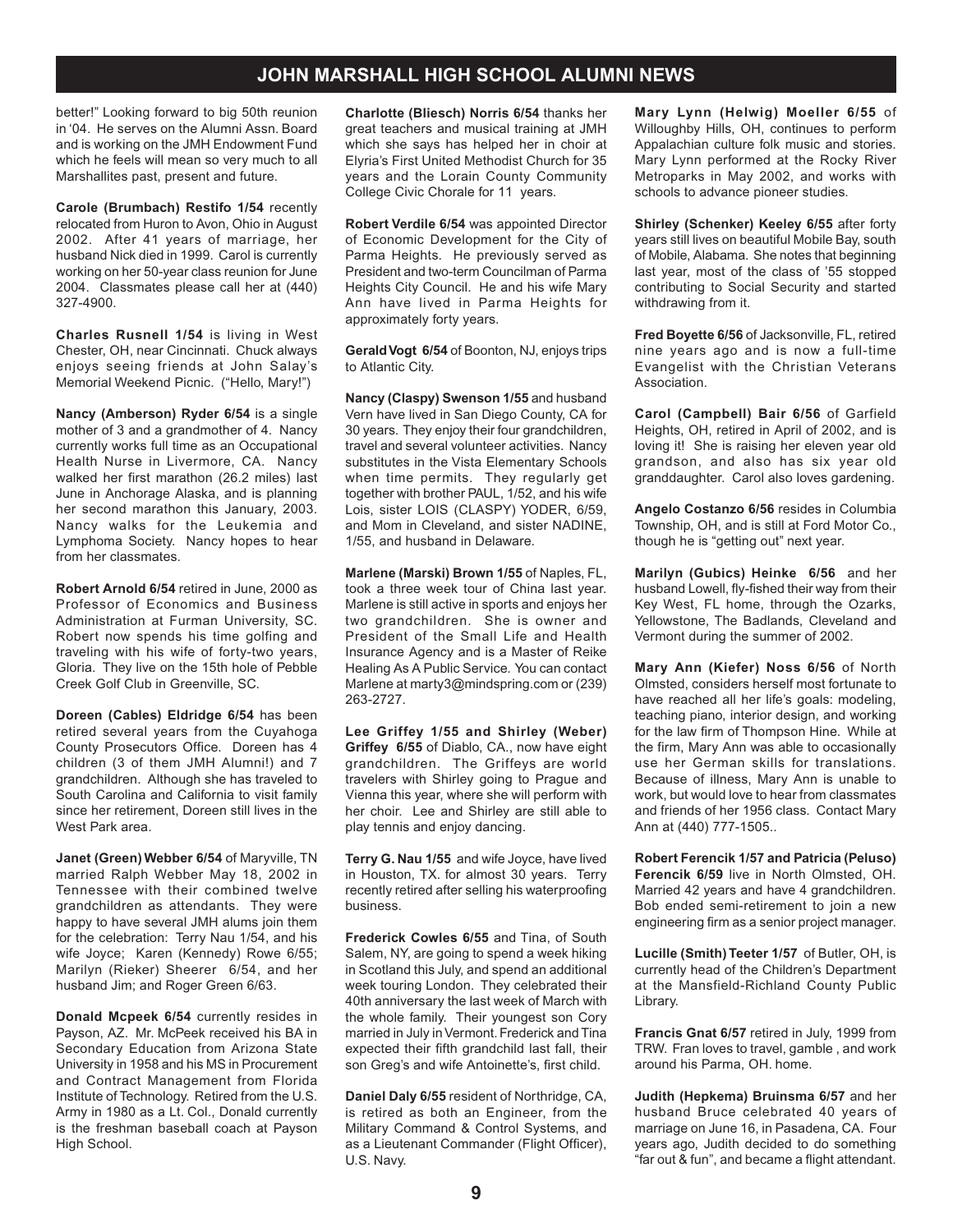If you fly American, look for a blond attendant with a name tag that says "Judy B."

**Joyce (Lewis) Moore 6/57** and her husband DAVE, 1/52, of Berea, OH, are both retired, although Dave still does consulting. In conjunction with The Berea United Methodist Church, they are planning a work-mission to West Virginia. One-hundred youths and adults are to work on flood damage.

**Virginia (Moore) Johansen 6/57** has her MA in Counseling. She still works in the Fontana Unified School District as a Peer Assistance and Review Consulting Teacher. Virginia lives in Alta Loma, CA with her husband Jim and daughter Amy, and spends lots of time at the Colorado River.

**Henry Wearsch 6/57** has been retired since September 2000 and loves every minute of it. Henry has six grandchildren and spends his time volunteering, consulting, and flying.

**Ann (Wright) Criss 6/57** of Elyria, OH, and her husband John, celebrated their 40th Wedding Anniversary last July in Alaska.

**Betsy (Gardner) Terrazas 1/58** of Escondido, CA, treasures her years at JMH and wishes today's youth could have as wonderful an education as she received.

**Diane (Halas) Routt 1/58** has lived in the city of Balwyn, Victoria, Australia for the past twenty-five years. Since retiring from teaching architectural history at University, Diane divides her time between making bed and art quilts (three of which have been shown in international exhibitions) and cataloguing, reading, and writing about her collection of old children's books. She and her husband Bill share their large house with their son Liam and his wife Judy, who are expecting their first child. In 2001, while visiting her daughter Deirdre and her husband and daughter in Omaha, Diane was able to spend a week in Cleveland, Columbus and Millersburg.

**Richard W. Rieder, 1/58,** currently of Oceanside, CA, retired from NASA in September, 2002 due to cancer. After a July surgery, Richard is undergoing six weeks of radiation treatments.

**Gail F. (Schill) Fontaine 1/58** of Franklin, TN, has been married ten years to Rich and has 6 grandchildren. Gail completed her thirtieth year at Franklin City Schools (Curriculum Chair).

**La Rue (Adams) Wilson 6/58** of North Olmsted, OH, retired from nursing in 1995 and is now enjoying life with her husband of forty-two years, Don. La Rue has eight grandchildren and continues to regularly socialize with six of her June 1958 classmates.

**Donald Brough 6/58** was the Operations Manager for Kaufmanns in Mansfield, Ohio and was with May Department Stores for 35 years. Donald currently resides in Sandusky, Ohio.

**Randy Morgan 6/58** was mentioned in a Plain Dealer article called "Jobs we'd like to have." As the "Chain Man" for the Cleveland Browns, he measures first downs at home games. With the Browns since 1983. He lives in Fairview Park, OH.

**Mary Lou (Daerr) Murton 6/58** resides in Brunswick, OH and was to become a firsttime grandmother in August, 2002.

**Gaynell (Larsen) Baker 6/58** retired from teaching kindergarten in Kirkland, OH. Gaynell continues to work as an Early Childhood Consultant and instructor at John Carroll University and Lake Erie College. Gaynell and her husband have three grandchildren, all under two years of age. She and her husband enjoy traveling and hope to explore Newfoundland this summer. Gaynell's brother and his wife, Ed Larsen and Jean (Simon) Larsen, class of 1954, currently reside in Strongsville, Ohio, and her mother, Ruth (Scott) Larsen, is a 1929 Marshall graduate, and is 90 years young. Ruth Larsen was in the last graduating class from the old Marshall, and the first woman to earn a letter.

**William L. Schurk 6/58** is a graduate of Bowling Green State University and joined the faculty there in 1967. William started The Sound Recordings Archives, now a part of the BGSU Jerome Music Library, and which currently stores over three-quarters of a million recordings. This makes The Sound Recordings Archives the largest and most comprehensive popular recording and research collection at an American university. William helped to start the Popular Culture Library and served as head of that collection for more than a decade. William is on the editorial boards of the The Journal of Popular Culture, The Journal of American Culture, and Popular Culture and Libraries, and is the associate editor of Popular Music and Society. An author of many articles on popular music, sound recordings and culture, he has been a consultant to the Smithsonian Institute's various reissue projects and Time-Life Music CD and LP reissues. William is a lifelong member of the Popular Culture and American Culture Associations and the Association for Recorded Sound Collections. (from an article appearing in the Bowling Green Sentinel Tribune).

**Mary Ann Wolschleger 6/58** like many of her classmates will be semi-retired in 2002. Mary Ann has lived in the John Marshall area for over 22 years. She loves her two

wonderful cats, gardening, reading and golf.

**Jo Ann (Hecker) Finley 1/59** of Reston, VA, became a grandmother for the first time in March of 2002 with the birth of her granddaughter Joanna Ruth Finley.

**Donald Switzer 1/59** Bloomington, MN, is a retired high school teacher and coach. He enjoys hunting, fishing, skiing, and trips through the U.S. and Canada on his Harley-Davidson soft-tail.

**Linda (Burzese) Baumbach 6/59** of North Olmsted, OH, lost her husband Charlie after almost twenty-five years of marriage. Linda divides her time between nursing at South West General Hospital and visiting family (including her soon to be ten grandchildren) and friends. Linda is looking forward to retirement.

**James P. Chambers 6/59 and Judy (Lent) Chambers '60**, currently reside in a golf community in Lakeland FL. James retired in 1998 after 30 years with Kimberly-Clark. The Chambers have 3 children and 1 granddaughter.

**Carol (Cook) Varga 6/59** went through school with the class of 1/60 and so would appreciate news of that class as well. Carol is Director of the Burton (OH) Public Library. She loves her job and community and invites all to visit her and Burton's year-round festivals.

**Richard Geduldig 6/59** recently retired as President of First Aid Systems of Ohio, Inc. Richard resides in Amherst and Lakeside, OH, and enjoys power-boating, gardening, and being outside!

**Carol Lee Hilewick, Ph.D. 6/59** enjoys her psychology practice in Kensington/Silver Spring, MD. She offers cognitive-behavioral therapies, hypnosis, neurofeedback and biofeedback. She continues to enjoy hiking, biking, speed walking, birding, reading and cooking. She remains grateful for the excellent teachers she had at JMH.

**Judith (Strausbaugh) Palka 6/59** just retired after 28 years at Rite Aid. She will now enjoy traveling with already retired husband of 43 years and seeing 4 children and 4 grandchildren.

**Tom Spangler 6/59** has recently retired after thirty-seven years at United Airlines. Tom has lived in Los Angeles since 1965 and continues to teach ballroom dancing to interested couples.

*1960's by Elaine (Schultz) Staley*

**F.Thomas Fickel 1/60** Lives in St. Croix, U.S.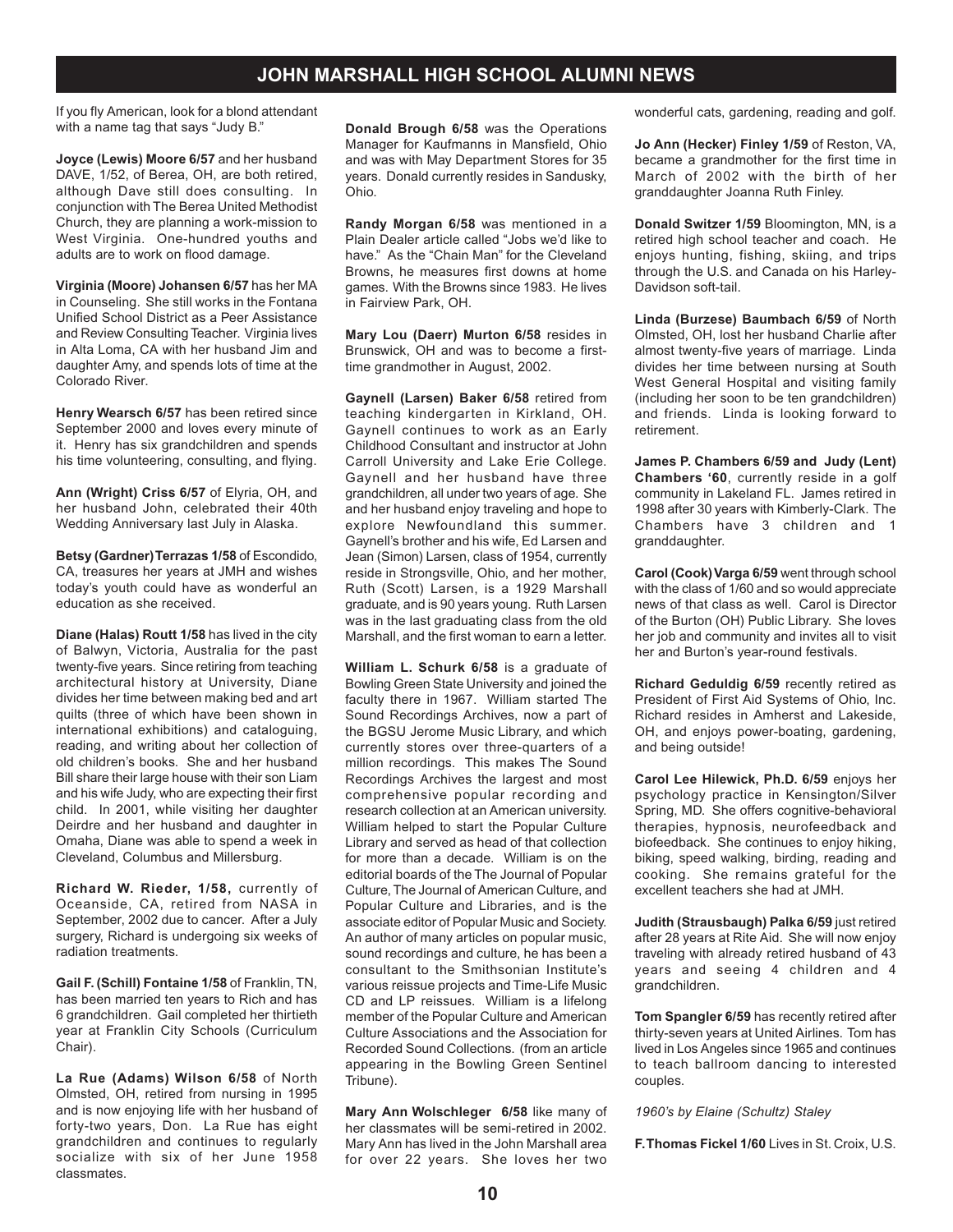Virgin Islands where he recently retired from teaching Sr. High School, Special Ed. Has enjoyed travel to Europe, Africa, Asia and South America. Also speaks German and Spanish. Will continue to travel

**Lillian (Nunn) Werner 1/60** Writes from Medina, OH and has been married 41 yrs. to Ronald, three children, one granddaughter. Is retired do to disability.

**John A. Rau 1/60** Retired from the U.S. Postal service after 33 years, receiving many awards. He is currently recovering from knee replacement surgery. Lives in Cleve.

**Bruce James 6/60** Lives in Incline Village, NV , writing that , once confirmed by the U.S. Senate, as public printer of the U.S. and CEO of the govt. printing office in Washington, D.C., he will be responsible for printing, publishing and distributing all U.S. Government information.

**James Baker 6/60** contacts us from Greer, S.C., but temporarily living in Nashville, TN. He keeps in contact with other 6/60 grads, Rich Gallik, Dale and Lois (Lock) Ridill and Stanley Ball.

**Marian (Tomasek) Walters 6/60** took a cruise with husband to Alaska in 2001, and another trip to Puerto Vallarta, Mexico, where she will return again this year. They will cruise to the Panama Canal on Celebrities Infinityship. Lives in Streetsboro, OH.

**Joan (Gorlich) Parsa 6/60** is enjoying retirement, spending winters in FL and living in WI, near two granddaughters, 2yr and 8 mos.

**Dennis Gabriel 6/60** lives in Brecksville, OH and is retired from Cuyahoga Community College.

**Barbara (Pariseau) Stimac 6/60** writes from Brooklyn, OH where she retired after 35 yrs. working as a Workers' Comp. Assist. Hoping for grandchildren and enjoying travel.

**John Thomas and Gloria (Pesarchick) Thomas 6/60** live in North Olmsted, OH.

**William L. Jones 6/60** lives in Fullerton, CA and writes that he enjoys the Newsletter.

**Anthony P. Gogone 6/60** the 2001-2002 Commander of the American Legion Post 610 in Brook Park, OH. Has been married 40 years to Fay and has "Love of our Life" granddaughter, Danielle.

**Leonard Mascia 6/61** retired from the Cleve. Bd. of Ed. with 26 years as custodian of Brooklawn Elem. , Jan 1, 2001. Lives in Strongsville, OH.

**Penny Janus 6/61** is a realtor in Anaheim, CA.

**George Fedor 6/61** writes that he is retiring after 35 yrs. at the Plain Dealer. Lives in Avon, OH and married for the first time in June, '01. Wife Darlene and he will spend time boating the Great Lakes and wintering in Boca Raton, FL.

**Robert A. Schaffer 6/61** from Cape Coral, FL retired from Nationwide Ins. after 33 years. Works part time, enjoys gardening, fishing, raising tropical birds and entertaining.

**Mary Lou (Bertelsbeck) Kilbane 6/61** is still working as a neonatal nurse at Miami Valley Hosp. in Dayton, OH. Husband Farrell doing well after serious illness. Looking for friends, Jeanette and Bobby, Karen Bair and Marlene Hassel.

**Charles Weaver 6/61** writes from Glen Burnie, MD that he attended his 35th reunion held in Norfolk, VA on May 13-16, 2002 of USS Cutlass submarine shipmates.

**Barbara Walden 6/61** lives in Pepper Pike, OH and is fighting for universal, single payer health care and free higher education. Also is member of the Cleve. living wage citizens monitoring commission.

**K. Karl Spalvins 6/61** is living in Knoxville, TN.

**Jim Skala 6/61** was recently in town from St. Cloud, FL and visited with Jim and Judy Morrell and Tom and Dixie Haller.

**Dr. James W. Ballrick 1/61** an orthodontist in Rocky River, OH is proud that the tradition lives on in his two sons, Jim and John, both in dental school.

**Gary Ceepo 6/62** writes from Westlake, Oh where he enjoys travel with wife Janet and has two sons and five grandchildren. They are currently remodeling their cottage at Lakeside, OH. He is still developing com. real estate.

**Kenneth Williams 6/62** from Alexandria, VA sent in a very interesting holiday newsletter regarding he and his wife, Pam. They are busy with many travels and visits of friends and family. We will pass the info on to the '62 class reunion chairman.

**Alan Apelt 6/62 and Diane (Litty) Apelt 1/63** live in Cleveland, OH.

J**erome Golenskie 6/62** is employed at Hillcrest Hospital as plant maintenance tech. since April, 1001. Had been working at

Hobart Corp. since 1979 as a service tech. He and his wife celebrated 17th year anniv. at his 40th class reunion, Sept. 21, 2002.

**Donald Klamert 6/63** Retired on July 2, 2002 after 35 years with White Motors, now Volvo Trucks, as a test engineer. Lived in Oakridge, NC for 21 yrs. then moved to lake house in Denton, NC. where he can fish, swim and ski at 50mph.

**Sharon (Maier) Gilbert 6/63** lives in Elgin, IL and enjoys receiving the JMH newsletter. She also has enjoyed reading the website www.jmhalumni.com

**Judith (Secrist) Stitsinger 6/63** teaches senior English at Hamilton High School in Hamilton, OH. Proud that her school made natl. news when Pres. Bush signed the new education bill in their school gym. Has 3 children, 6 grandchildren and has travelled to Great Britain with her mother.

**Ronald Czellath 6/63 and Karen (Oster) Czellath 1/63** were married in Oct. 1964. They have 3 dtrs and 1 grandchild. He retired from Cleve. MetroPark Ranger Dept. as Lt. in 1998. Still works in safety service field with LaGrange Fire and Rescue for 10 years.

**Cynthia (Reidler) Millane 6/63** from North Olmsted, OH is proud of both children receiving their master's degrees. Ed in public admin. and Pat in accounting.

**Leonard M. Tomsik, D.D.S. 6/63** opened a new dental office in Parma Hts., OH and is a retired Colonel Army Dental Corps and CWRU assistant professor of dentistry.

**Robert Lizak 6/63** has been working as crew chief for city of Broadview Hts., OH. Loves fishing in Lake Erie for walleye and steelhead trout. Also loves spending time with 2 grandchildren.

**Allana StoneIski 6/63** is retired and living in Parma, OH. Married 29 yrs. to John who retired after 41 yrs. with LTV. Son, John Jr. is a real estate analyst. Has 2 dogs, 2 birds and loves to read and travel.

**Linda (Santell) Katchmeric 1/64** is thinking about returning to work part time after retiring from State of Mich. DMV. She and husband Al have six children and two granchildren. Enjoys volunteer work, gardening and travel.

**Jeri-Lynn Kellogg 1/64** was appointed to the Board of Directors of the Hispanic Women's Council in Albuquerque, NM, and 18 month term.

**Liz (Papas) Tekus-Roth 1/64** lives in Cleveland Heights, OH and is owner of FinePoints, Inc., a yarn and knitting store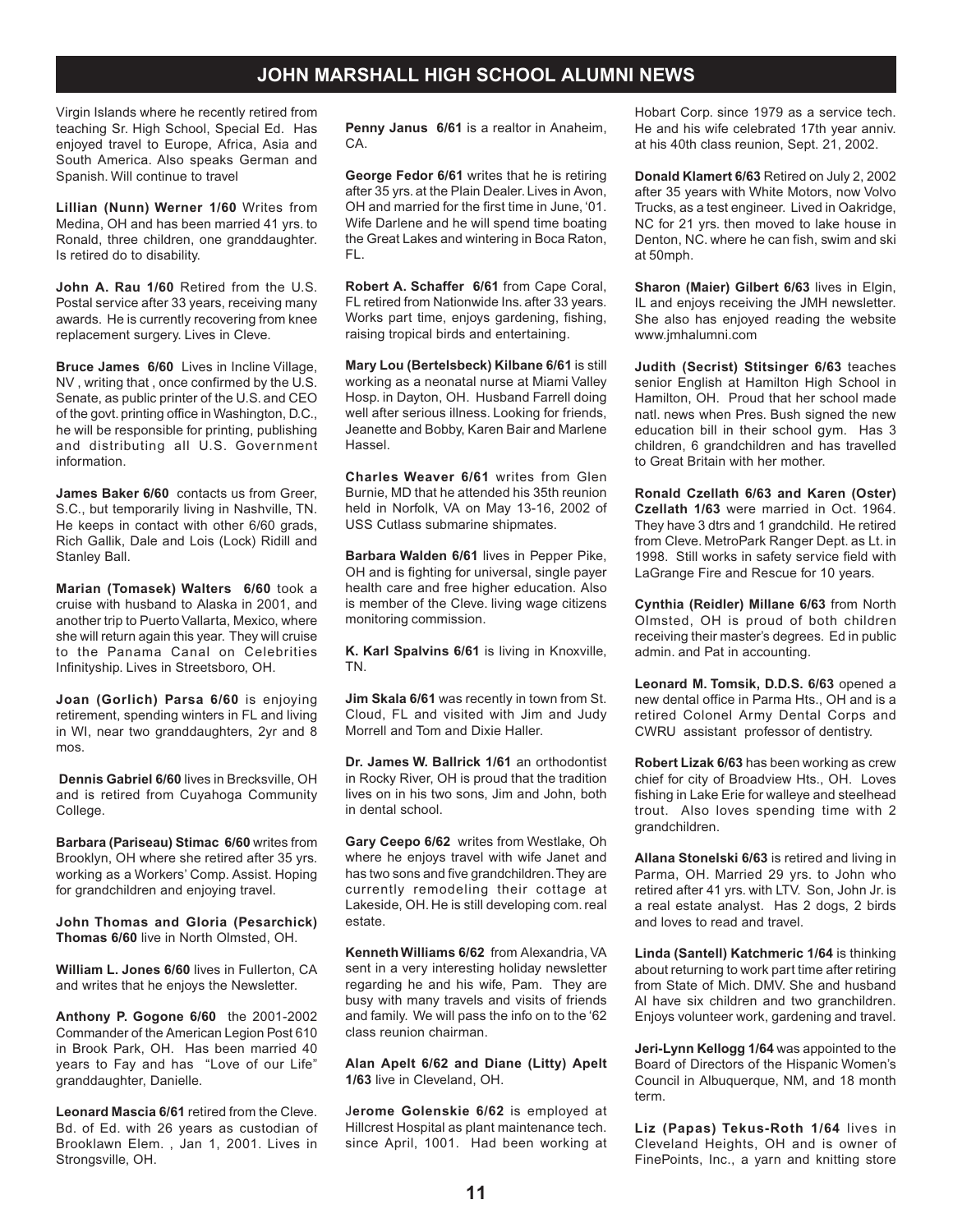which was featured in Knitter's Stash in 2001.

**Hope (Tokarski) Swindell 1/64** writes from Grafton, OH is a self employed beautician. Widowed after 33 years, she has 3 children and 1 granddaughter.

**Jennifer (Lukacs) Dennis 6/64** is looking for friends, Diane Mulhan and Betty Petitt from her class and says hello to classmates. She and her husband toured Europe 3 times visiting their families in the military. She lives in Florissant, MO and is at email dennis@umsl.edu

**Diane (Testa) Heath 6/64** has been married for 32 years. They enjoy living in Mission Viejo, CA for 29 yrs. and are grandparents. She was a court reporter, but currently works part time at a community rec. center and husband is a retired teacher.

**Dorothy (McGuffage) Russell 6/64** from Cleve. OH retired from OBES Employment Services in March, 1999 with 33 yrs. of working her one and only job.

**David Skolnik 6/64** lives in Saginaw, MI and retired from GM/Delphi with 33 years of service.

**Frank Harold 1/65** recently retired from General Motors after 33 years of engine engineering. He lives in Bloomfield, MI. His current activities in the metro Detroit area include volunteering at the Mich. Humane Society.

**Richard J. Kury 1/65** (Lieutenant Colonel, U.S. Army Corps of Engineers) celebrates 30 yrs. of active military commissioned service. His current assignment is at the Pentagon. He and his family reside in Virginia.

**William Hicks 1/65** has been a project engineer at Adams Mfg. in Garfield Hts., OH since 1988.

**Dennis Carroll 6/65** started his 3rd career in Sept. 2001 as a Motorcoach Operator from Vermont Transit Lines/Greyhound Lines, In. He drives mainly from Bangor, Maine to Boston, Mass.

**Beverly (Cole) Kowallek 6/65** has been married 33 yrs to Timothy, has 5 children and 3 grandchildren. Loves living in Southern CA since 1988 and has her associates degree in accounting.

**Nancy (Keith) Kujala 6/65** lives in Leavittsburg, OH and is still teaching American and British Lit. at the Trumbull Career and Technical Center in Warren, OH.

**Dolores (Polinski) Jablonski 6/65** has been married 34 yrs. to David, 2 daughters and 1 grandson. She lives in Medina, OH and says she is an indispensable secretary at Turnwood Ind. in North Royalton.

**Cynthia Czarny 1/66** lives in Avon Lake, Oh and retired from the Cleve. School System after 31 years in the system.

**Robert Vanbergen 6/66** likes receiving the newsletter and keeping up with JMH. He lives in Springfield, IL where he manages hotels.

**Valerie Gray Metzner 1/66** writes from Cleve. Oh where she is the cook at Garfield Elem. School 15 years.

**Edward D'Alessandro 6/66** has been practicing general dentistry for 26 years and has an office in North Olmsted, OH. He is also on the faculty of Case Western Reserve Univ. School of Dentistry.

**Julia (Boland) Jordan 6/66** was promoted to full professor in Hospitality Management, New York City College of Technology in Jan. 2003

**Rick Hilberg 6/66** retired from "real job" in early 2001 but still publishes and writes about UFO's and related topics. He lives in Berea, OH.

**Diane (Buddie) Pellerite 6/66** lives in Olmsted Falls, OH and is working as a staff nurse in OB at St. John Westshore in Westlake, OH. She has 7 out of 11 children graduated from high school. Her youngest is 11 yrs. old, and Diane has 6 grandchildren.

**Donald Carlson 6/67** would like to thank everyone for their hard work, that was involved in making his class reunion in 2002 at the zoo, a very nice evening.

**Carol (Dotson) Pedersen 1/68** has a special request regarding her two favorite cookies available in the JMH cafeteria in the 60's. She is looking for the recipe for the chocolate and vanilla cookies, or some way to find them. We could not help, but maybe someone reading this has an answer.

**Renee (Seher) Roames 1/68** writes from Merrillville, IN that she is teaching math at Purdue Univ. in West Lafayette.

**Charles Funk 1/68** has been married 30 years to Emily Charlotte (MacFarland) Funk and has 3 children, oldest a sophomore at Worcester MA Polytechnic Institute. His two daughters are at Fitchburg (MA)High School, a senior and a freshman.

**James Held 6/68** retired in June, 2002 after 30 yrs. of teaching in Montgomery Co. Maryland public schools. He lives in Silver Springs, MD.

**Linda Olson 6/68** lives in North Haven, CT and is director of the Honors College and Assoc. Prof. of French at Southern Connecticut State Univ. in New Haven. She also directs a summer program in Dijon, France. She has 2 daughters, 12 and 16.

**James Tatsumi 6/68** says hello to all classmates. He says he keeps going and going...after 30 years in engineering miniature and hearing aid batteries for Eveready/ Energizer in Westlake, OH.

**Ron O'Connor 6/68** writes to us from Santa Fe, NM where he is still in the printing business.

**Diane (Turan) Schaefer 6/68** earned her Ph.D. from Indiana Univ., Bloomington in May 1999. She is assist. prof. at Eastern Illinois Univ. teaching, researching and publishing in criminology.

**Elaine (Schultz) Staley 6/68** hopes everyone reads all the info in the newsletter (page to page) and contacts her at ladyelaine@mindspring.com if interested in our 35th class reunion. The info is listed under reunions, but too many people only read this section and miss important things elsewhere in the JMH. news. Also, check out the website at jmhalumni.com for other info regarding JMH.

**Robert McGann 6/68** always keeps in touch with JMH alumni by sending in the most outrageous info sheet, to go with his generous donation. We appreciate the humor.

**Dennis O'Connor 6/69** lives in Syracuse, NY. He earned his Ph.D. at CWRU and now teaches Organizational Behavior at LeMOyne College. Contact oconnor@lemoyne.edu

*1970's by Michelle Mader*

**Neal Bockmiller '70** Took early retirement after 30 yrs. at Conrail/CSX and is enjoying it!

**Christine Lappin '70** In her 28<sup>th</sup> year as a Cleveland Public School teacher. She is a DH/LD teacher at A.B. Hart Middle School.

**Bill and Renne (Brown) Burns '71** are first time Grandparents. To celebrate, they will give a rose to any JMH Alumni who comes into their flower shop (Brown's Flowers) on Rocky River Drive. Just bring this newsletter with you.

**Patricia (Brigadier) Hanna '71** Has her own business, Hanna Home Care, and does private care nursing. She won a trip to Busch Gardens where she met Wayne Newton.

**Bonnie (Leamon) Ingalls '71** Her daughter, Carrie, was named an AP Scholar in 2002 for her advanced placement exams in Biology,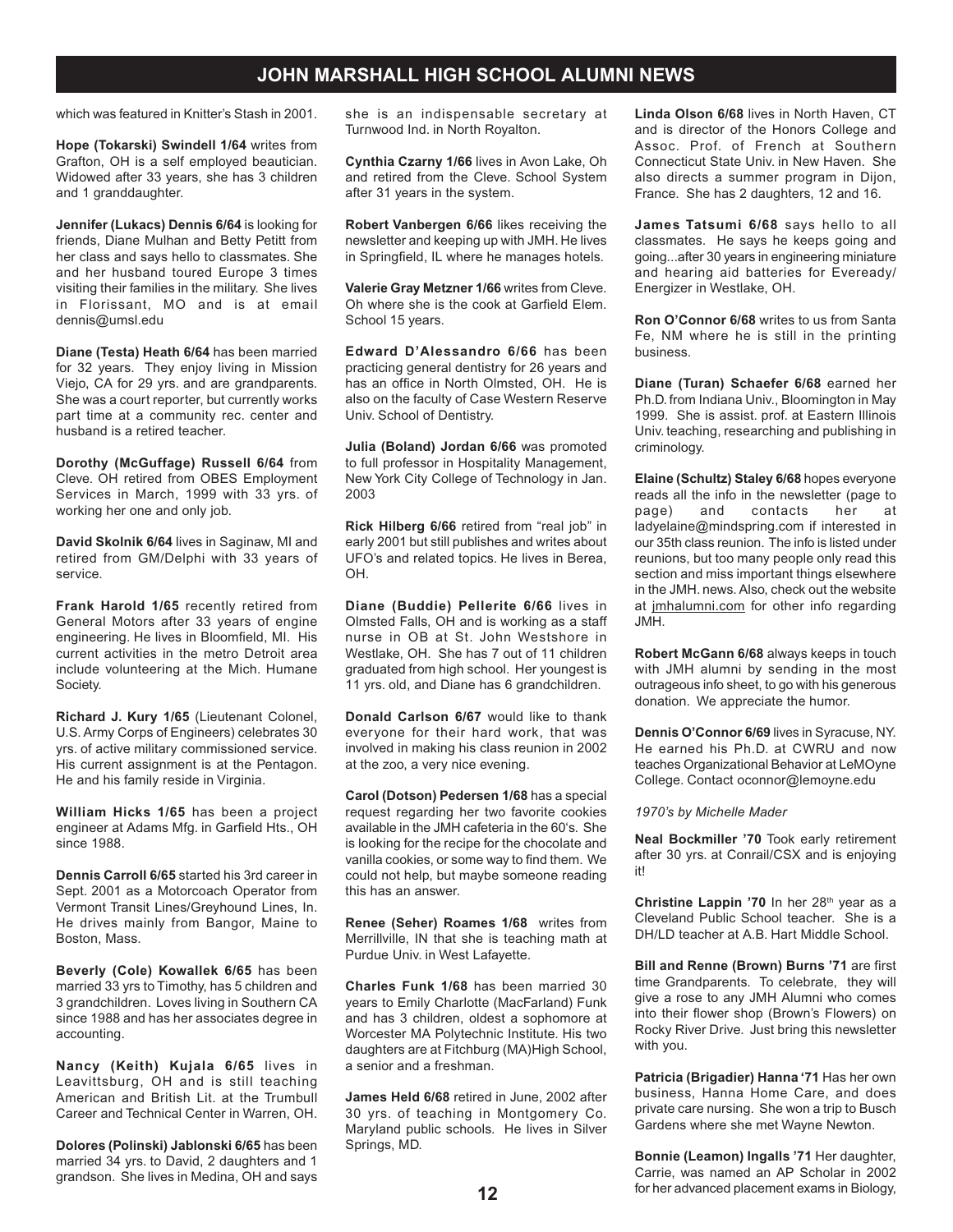US History and English.

**Rebecca (Bugosh) McLaughlin '71** Has four children, Brad, Patrick, Victoria and John Martin. Victoria and John Martin were adopted from the Moldovan region of Romania.

**David Skalsky '71** Retired from the Pompano Beach Police Dept. in 2000 with 25 yrs. of service and his sanity.

**Patricia (Bochentin) Park '71** Recently married to Richard and has 1 son, Stephen 22.. She has been living in Largo, FL since 1991. Retired from Home Depot after 15 yrs. Soaking up sun, relaxing, and building new home to be completed in 2002.

**John E. Kelly, Jr. '72** retired from the armed forces in Oct. '02 after 30yrs. of service. He was stationed in the Army at Fort Sill in Lawton, OK.

**Karen (Whitnight) Schneider '72** Married to Glenn for over 26 yrs. and has lived in Avon Lake, OH for almost 25 yrs. Her daughter Alyssa just graduated from college and is heading for Law School. Her son Aaron just completed his first year at Baldwin-Wallace.

**Judith Battaglia-Schatz '72** She lives in a Rocky Mountain forest, on a river, fulfilling a dream she had as a JMHS senior. She and her husband wrote a novel/movie script together which they are trying to sell. She is also working as a nurse at a local hospital.

**Victoria (Moenich) Ashley '72** Vice President of finance and operations at the Boys & Girls Clubs of Cleveland.

**Mary (Scullen) Novick '73** Married for 24 yrs. to Brian and living in Medina, OH. Two sons, Ken 21 and Christopher 18. Working for Wal-Mart for the 7 years, the last 5 as a pharmacy technician.

**Delene (Zatroch) St. Clair '73** She and her husband, Barry Cahill, recently trekked in the Himalayan kingdom of Bhutan. Together they lead their band Hot Pursuit. They have also joined the health and wealth industry as distributors for Sunrider, a Chinese herb company.

**Dr. Charles Willcox '73** Enjoying rock and mountain climbing, especially with his 2 daughters. Climbed to the top of Mt. Kilimanjaro with one daughter when she was 13 and to the top of Mt. Olympus with the other daughter when she was 11.

**Susan Schneider-Baker '73** After 25 years replaced her '67 midnight blue Ford Mustang with a '01 true blue Ford GT Mustang, which she bought in Cleveland even though she lives in NJ. Custom plates read OSUZYQ and oh, how "I love her".

**Richard M. Jones '73** Working as a police officer in Norfolk, VA for the past 25 yrs. Looking for info. on the class reunion.

**Christine Marciniak Strelau '73** has her own business for consultant dietitians and is the newly elected president of Olmsted Falls Garden Club.

**Ann (Cibula) Zultner '74** Keeping busy with Kate 17 and Rick 13. Doing accounting work for non-profit organizations and individuals. Learning to row.

**Michelle (Maco) Mader '74** Married 27 yrs. this year, shepherding one daughter through college and another through high school. In her 25<sup>th</sup> year with NASA, working as a contract specialist. Currently on the JMHS Alumni Board of Trustees.

James Phelan '75 In his 24<sup>th</sup> year with the Lakewood Fire Dept.

**Maryann (Vilcsek) Sedlacek '75** Spoiling 1st granddaughter, Katelyn.

**Darla Davis '75** This past school year happily switched from teaching high school math and PE to elementary PE in the Fort Wayne, IN community schools.

**Gary Cunningham '75** Had a second daughter who was due on his birthday in Oct. 2002.

**Leah (Cole) Riddick '76** Appointed Harp Instructor at the university of Central Oklahoma. She's also teaching grades 6-12 harp at the Classen School of Advanced Studies. Living in Oklahoma City with her husband, Frank.

**John Nolan '76** Performing in a cabaret called "Family and Friends" at Berea Summer Theater where he is the Executive Director. Also appearing with him as part of the BST cabaret series "A Little Monday Night Music" will be **Bruce Holloway '74** and **Jim Nolan '70**. In 2002 elected a Member of the Democratic County Central Committee in Cleveland, Ohio.

**Elizabeth Slusher-Hager-Miller '77** Married for 19 yrs. to Lynn, living in Brooklyn, OH. Has 1 daughter and a grandson named Mason.

**Rich Kemmett '77** Living in Colchester, CT. Soon to retire as a police lieutenant with the Hartford, CT Police Dept. after 20 yrs. He has 2 daughters.

**Pamela (Stiles) Goforth '78** Celebrated her

22<sup>nd</sup> wedding anniversary with her husband Art. Two daughters, Natalie 6 and Chelsea 2. Working as a docket administrator for an Intellectual Property Law Firm in downtown Cleveland for the past 20 yrs.

*1980's and 90's by Andy Mathews*

**Amy Ciliberto '80** lives in Herndon, VA and is editor of NASSP Bulletin, a journal of the National Assoc. of Secondary School Principals. She is married and has 2 daughters.

**Dennis Rath '83** wrote to us from Cleveland, OH and mentioned that his brother, **Pat Rath**  $6/70$  placed  $7<sup>th</sup>$  in the nation for his company, Cendant Corp. Inc. in sales.

**David Clark '86** works for a medical supply co. in Twinsburg. Has been married 3 yrs to Becki. Son, 1 yr Dominik.

**Mary (Messitt) Cooper '86** lives in Grafton and is married 13yrs. to Chuck. Three children, Jennifer, Jason and Justin.

**Lisa Davies '87** lives in Cleve, OH and graduated from nursing school in 1997. She has a 12 yr. old son Alex and has been in nursing 6 years.

**Leslie (Williams) Jones** '90 lives in Washington, DC and owns a business that produces From This Day Forward bridal shows in 5 states. She serves as a consultant for Harcourt School Publisher. She is also a cheerleading coach. www.geocities.com



# **THIS - N - THAT**

**Yearbooks for Sale -** We have copies of various yearbooks for sale.

Contact the Association if you are interested in purchasing a copy. Cost is \$20.00 including postage.

We are also seeking missing Interpreters. If you have kept your copies, please contact us.

Also: Music CD's for sale.

.

**Email: jmhalumni@ameritech.net**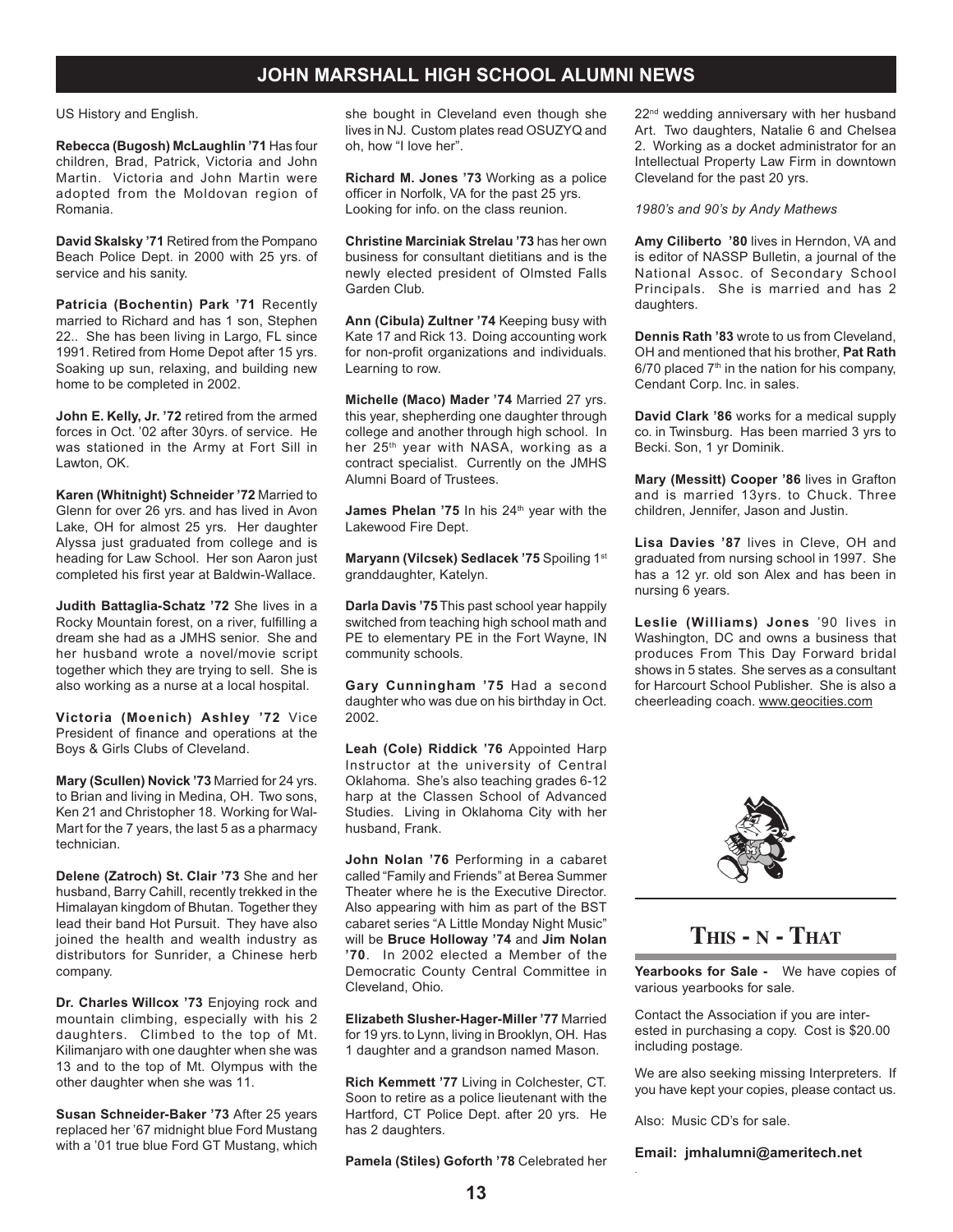#### **Paul Johanni**, faculty from 1962 to 1992 writes: Just a note to let you know that I enjoy your newsletter. I am enjoying my retirement and keeping very busy with my family, travel and various artworks. I send my regards to all my former students, tennis players and colleagues.

It was good to hear from **Richard DeColibus** that he is now serving his  $15<sup>th</sup>$  year as President of the Cleveland Teachers Union. He was first elected from the John Marshall Faculty in 1988.

**Renee Rebeta Betz** and **Norman Betz** have taken early retirement from Central Missouri State University. Norm enjoys reading, book discussion groups and gardening. Renee misses teaching and the students. Their email address is rbetz@cmsul.cmsu.edu

A retired faculty member and almnus (6/47) **Roger Schlueter**, taught German at JMH for 28 years. After retiring, he moved to Tucson, AZ where he taught German at two different high schools, then finally retired in 1994. Now he enjoys traveling to Germany and Austria every 2 or 3 years.

We are always happy to hear from JMH faculty and former faculty. Thank you for staying in touch and letting us know what you are doing now. Submitted by Joy Brashwitz.

# **JMH FACULTY PAGE**

### **RECENT RETIREES:** The following teachers retired from JMH:

Dian Nemeth Jim Wasowski Joyce Murphy Ed Hohertz Bill Eisenhardt Tom Demo<br>Dennis Blabolil Fran Kennedy Ray Hatcher Pete Joniak Laurali Novak Gil Crisp Dennis Blabolil Fran Kennedy Bill McDonough.

Additional teachers with 25+ years at JMH:

John Jacobson Richard Neilson Roger Schlueter Gregory Valenzisl



Some of the JMH retired faculty meet monthly for breakfast. They graciously posed for this picture BEFORE they ate.

**(Standing left to right)**: Bill Brashwitz, Paul Johanni, Don Burke, Brian Powers, Richard DiScipio, Vic Daiuto, Bill Quayle, Ken and Marijane Kubach, Greg Evans. **(Seated left to right)** John Jacobson, Al Reinke, Ed Wiles, Paul Oswald, Richard Nielson, Al Valenzisi Picture taken June 7, 2002

# **CLASS REUNIONS**

June 1963 Plans have changed Date: September 5-7, 2003 Marriott I71 & W. 150th. Send e-mail address to reunion@papays.com or call John Papay 440-237-3377.

January 1968 No reunion this year/ Contact Russ Croyle 440-779-4924 to be on class list.

June 1968 – Plans in process, Date: July 26, 2003 Contact Elaine (Schultz) Staley 216-267-3857 or email ladyelaine@mindspring.com

Class of 1973 *No info given* Class of 1978 *No info given* Class of 1983 *No info given* Class of 1988 *No info given*

Class of 1993 August, 2003 Contact Tameka Williams 216-331-9061 or email tmichelle\_williams@yahoo.com

#### **Reunions for 2004**

January and June 1954 50th Class reunion weekend of May 28<sup>th</sup>, 29<sup>th</sup> and 30<sup>th</sup> 2004. Contact Joy (Ehrhardt) Brashwitz 216-252-5918 for info

June 1964 40<sup>th</sup> Class reunion in planning stages. Contact Russ Walker rwalk64@aol.com or Veronica Judy Legg vcivil@sbcglobal.net or Joan (Fleming) Schmidt joan.schmidt@ ey.com or Jarmila (Skvor) Gannon jarygannonj@netscape.net or write to Dorothy McGuffage Russell 11423 Triskett Apt 102H Cleve. OH 44111

#### *Planning a Class Reunion?*

Your Alumni Association can help. Reunion committees can request address lists and mailing labels for their class. Be sure to check out the latest edition of our Reunion Planning Guide on the www.jmhalumni.com website. A copy can also be mailed to you. Send your requests to our P.O. Box or email Mary Sinatra at jmhalumni@ameritech.net Also, we have a fax number 440-356-0249.

#### **Class Reunions for 2003**

January and June 1938 Reunion in fall. Contact Dr. Ted McKinley 216- 221-9257 or Eleanor (Sense) Christopheson 440-331-0843

January and June 1943 Reunion on Aug.  $1^{st}$ ,  $2^{nd}$  and  $3^{rd}$  2003, mixer, dinner dance and Sunday brunch. Contact Vern Rolland 440-238-8007 Dorothy (Bath) Wolf 440-234-1010

January 1948 No info given June 1948 Reunion plans in the making. Contact Ruth Bertrand 440- 899-1565 or Elizabeth Calvey 440- 331-0496

January and June 1953 Date: July 26, 2003 Contact Alan Hartwig 440-838- 1428 or Shirley Payton 440-734-5569

January and June 1958 on August 23, 2003 Contact Rae (Kramer) Hahn 440-826-3668

January 1963 No info given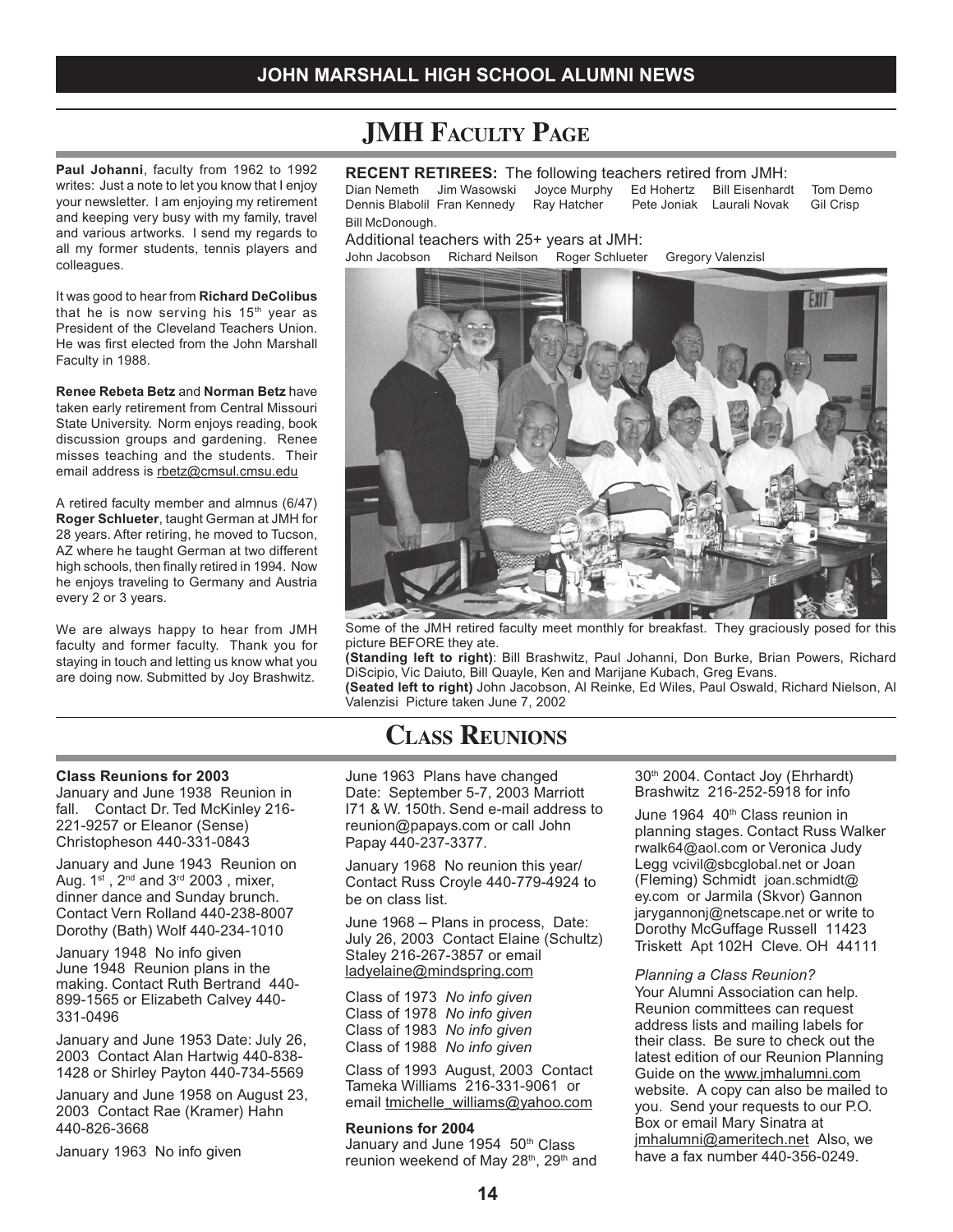### **The JMH Alumni Association received a letter from Bruce F. Burgy (Class of 51) regarding our Endowment Fund. He wrote:**

Dear JMH Alumni,

I am seriously considering endowing a vocal scholarship in honor of my wife, Patricia (Caruso) Burgy. Please see the Final Roll Call in the latest Alumni News (2002). She is the lovely lady on the far right front row of the 1951 Class Reunion Picture in the same issue. Pat studied music under the direction of Olive Gibson at JMH from 1948 through 1951. She was the choir soprano soloist much of that time. She was a cousin of the Great Caruso. We met at JMH in 1948, started dating in 1949, graduated hand in hand in 1951, and married in 1953. She was my inspiration and I would like her to be an inspiration for others…Marshall High Forever, Bruce

 Mr. Burgy attended our September meeting to encourage us to progress with the endowment fund. He spoke to those present about his love for JMH and the importance of supporting the school. He is one of the many supporters of our Alumni Association and we thank him. Please consider joining him. ○○○○○○○○○○○○○○○○○○○○○

#### The Endowment Fund Needs YOU by Michelle Mader

Part of the purpose of the JMHS Alumni Association is to award college scholarships to talented and deserving students. Considering that in general college tuitions in Ohio are among the highest in the country, this is even more important today than it may have been in past years.

In the last issue of the JMHS Alumni News, I wrote about the Alumni Association's Endowment Fund. The purpose of this fund is to generate income from which the Association could provide such scholarships. Our goal is to build the fund to \$1 million over a three year period. However, since the last newsletter donations to the endowment fund, though all very meaningful, have been quite modest in amount.

There are over 20,000 living JMHS Alumni. A small (or large) tax-exempt donation from each of you would go a long way toward quickly building the fund's principal base. Perhaps you could donate non-cash assets such as appreciated stock, or include a gift to the fund in your estate planning. There can be significant tax advantages to these types of gifts.

Also, please take the time to fill out and send in the activities/events questionnaire below. It will help us determine what types of fund-raisers for the fund the Alumni are willing to support.

### ○○○○○○○○○○○○○○○○○○○○○

## **HELP US HELP YOU GET THE MOST FROM YOUR ALUMNI MEMBERSHIP**

Which of the following types of events/activities would you be interested in participating in over the next 3 years? Please indicate your top 3, prioritizing your choices as 1<sup>st</sup>, 2<sup>nd</sup> and 3<sup>rd</sup>. Mail this form back to the Alumni Association at P.O. Box 16678, Rocky River, OH 44116-0678. Thanks.

| <b>Golf Outing</b>                    | Lake Erie Cruise                  |
|---------------------------------------|-----------------------------------|
| Picnic/Barbecue                       | Clambake                          |
| _Moonrock (late night) Bowling        | <b>Casual Dance</b>               |
| Dinner Dance                          | Holiday (e.g. St. Pat's) Dance    |
| Something Silly (e.g. Scavenger Hunt) | Night at the Races                |
| _Hay Ride                             | _Tobogganing                      |
| Pool Party                            | Las Vegas Night                   |
| <b>Theater Party</b>                  | Bus Tour (Sightseeing or Casinos) |

Which, if any, of these would you pay a few extra dollars for to raise funds for the Association or the Endowment Fund?

Do you have any other suggestions?

\_\_\_\_\_\_\_\_\_\_\_\_\_\_\_\_\_\_\_\_\_\_\_\_\_\_\_\_\_\_\_\_\_\_\_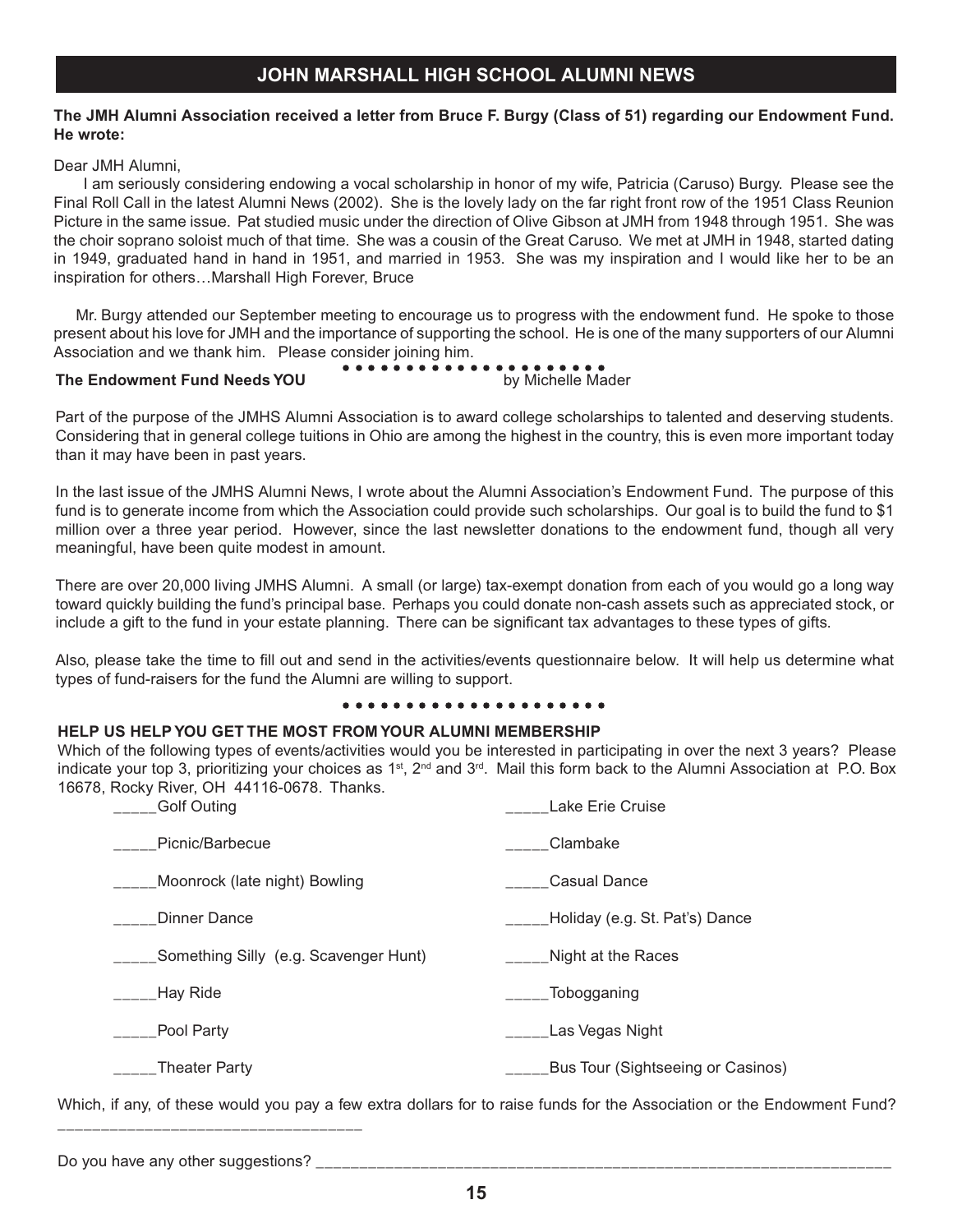# **"High School News"**

Class of 2002 **Scholarship Recipients** 

Hamed Hamad Scholarship given memory of Eleanore Kosman (John Caroll University)

> Claudia Panait (George Washington University)

Tuyen Quang Thai (Ohio State University) Katie Wallace (Kent State University)

Ramona Diaconu (Case Western Reserve) Received additional support based on outstanding performance during her Freshman year

Congratulations to all of you for your outstanding achievements!

Statement of Scholarship Grants

The JMHS Alumni grant several scholarships to deserving students on the basis of recommendations of the faculty of JMHS. In the future, grants will also be extended to JMHS graduates who have completed one or two years at a recognized college or university. Those interested may contact us at our mailing address or website for further details.



Hamed Hamad



Claudia Panait



Tuyen Thai



Katie Wallace

**Sports Corner** by Andy Mathews

Congratulations to the JMH City Championship Teams of 2002 Softball/Baseball/Golf.

Also, to Dave D'Entremont, class of 1979 for his induction into the Ohio Bowling Hall of Fame.



# *Community Arts Festival*

The fourth annual **"Puritas Park: The Art of it All" community arts festival** will be held Sunday, June 8, 2003. This event, held on Puritas Avenue betweem W. 140th and W. 143rd, from noon to 6 p.m., is a fun-filled family event featuring hands-on art stations for kids, live music on stage throughout the day, food from local restaurants, professional art exhibits, and much, much more. This year, the **John Marshall Drill Team** will be making a special appearance, so mark your calendars!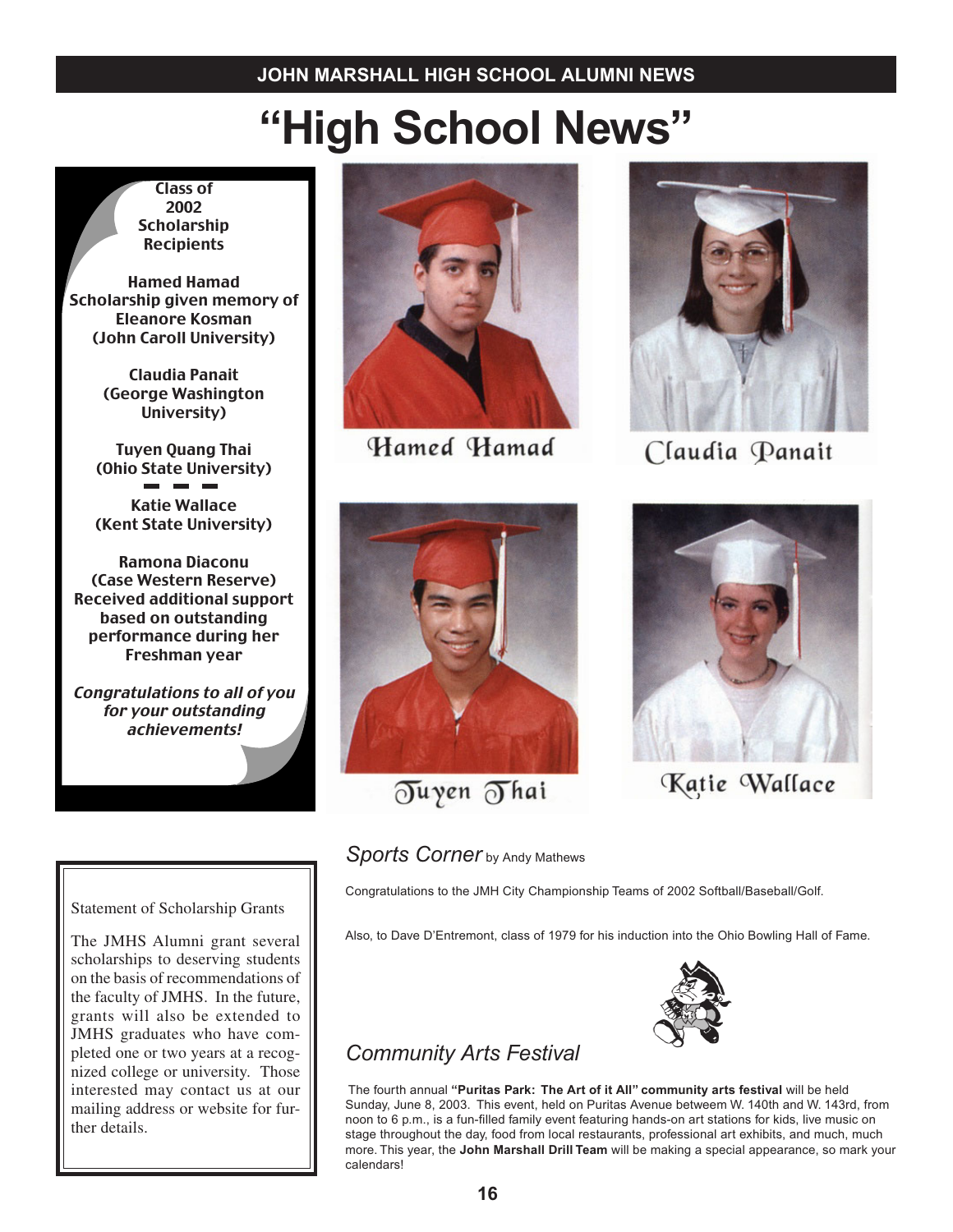**From the Principal of JMH**

#### Greetings!

We are half way through another exciting school year at JMH and we have already experienced two successful Alumni events! The Hall of Fame Induction Ceremony in November and the Alumni Appreciation Night in December were well attended and everyone had a good time. It was good to see so many Alumni participating in these events.

As Alumni, you can continue to be proud of your old Alma Mater. Our test scores, attendance rates and promotion rates continue to improve. We were city runners-up in volleyball and soccer and city champs this year in golf and swimming. We also expect to win a few more city championships by the end of this school year. Our band and choral music department continue to grow. Both the band and choir will compete in the Ohio Music Association Contest this school year. Our Art Department's Mosaic Wall was such a big hit that our students have been asked by Barbara Byrd-Bennett to design and create a mosaic wall at the Cleveland Board of Education building downtown. This school year, we also started an Ohio Decathlon Academic Team, which will be competing against other city and suburban teams in the area. JMH is also scheduled for renovation this year. We have not been given any details to date, but are hoping for plaster, paint and new windows.

This school year we were also lucky to receive a state of the art Computer Resource Room installed at JMH, which included twenty-six Pentium flat screen computers, new furniture, LCD projector and teacher station. It's fantastic! This computer room was made possible by National City Bank, Cuyahoga Community College and the Cleveland Municipal School District. This room is open for all students and staff daily.

Wishing all Alumni a healthy year. See you at the next Alumni event. GO LAWYERS!

Sincerely,

Cynthia M. Metzger, Principal

#### JMH Math Teams Win in John Carroll Competition *By Marijane Kubach, Math Dept.*

For the 2<sup>nd</sup> year, JMH math teams swept first place from other Cleveland Municipal Schools in all the John Carroll Univ. math competition areas on May 14, 2002. Seven JMH teams entered the competition in the areas of advanced math, honors geometry, regular geometry, and algebra. Students were given individual tests on mental math and their competition area. They competed as teams on the math relays and blockbuster problems. Individual scores were added to the team scores to determine winners.

Coached by the JMH math department head, Robert Fast, the two advanced math teams won first and second places. Students on the first place team were: Susan Pho, Linda Tran, Matt Newshutz and Khanh Nguyen. Second place winners were: Claudia Panait, Ioana Grec, Kevin Magpoc and Huy Seng. Minh Truong was alternate.

The two honors geometry teams also won first and second places. These students were: Kathryn Huynh, Danny Pho, Scott Foust and Chi Le on the first place team. Second place winners were: Jessica Odum, Kayla Tran, Christopher Tucker and Amanda Fletcher. The regular team of John Gonzalez, Rom Him, Oswaldo Ortega and Ming Chen also won first place. Gavin Homick was an alternate. Coached by Sean Van.

Coached by Marijane Kubach were the algebra teams, in first and third place. The first place winners were Brian Balog, Owen Wallace, Tyrone Turner and Catra Yun. The third place team consisted of Alex Deliz, Victor Huynh, Domonique Godfrey and Duc Luong. Randa Ketchum was alternate.

Students begin competing for spots on the teams in February and March through JMH mini-contests. Practices are held weekly after school during March and April. This year's competition will be held May 13, 2003. Good Luck Teams!!

# *JMH Alumni on the Web (jmhalumni.com)*

The Alumni Association continues to expand our presence on the internet. Our website is packed with information, both current and historical. Alumni night was advertised heavily on the site and provided information about ordering T-Shirts along with color images of every item. We have teamed up with Paypal to offer secure payments using your credit card. You can make donations, purchase items and pay for tickets to alumni events online. We have re-mastered the 1962 LP Record, Music at Marshall into CD format and you can listen to a clip from that CD as well as make a purchase. We also put a 25 minute audio track from a Christmas Assembly from 1971 on the site to spread some Christmas cheer and bring back some holiday season memories.

Our website is the vehicle to communicate with our alumni between annual newsletters. You will find information about reunions, activities, offers, school history, requests for support and much more. If you have something for the website, please send it to the webmaster, John Papay '63 (john@papays.com). Sometime this year we will be moving our site to a new webserver. The address will not change but our new site will be more robust and offer many new features including a bulletin board similar to classmates.com.

Thank you for supporting the Alumni Association. You have made all of this possible.

Don't have a computer? Visit your local library and check us out at www.jmhalumni.com

jmhalumni.com - jmhalumni.com

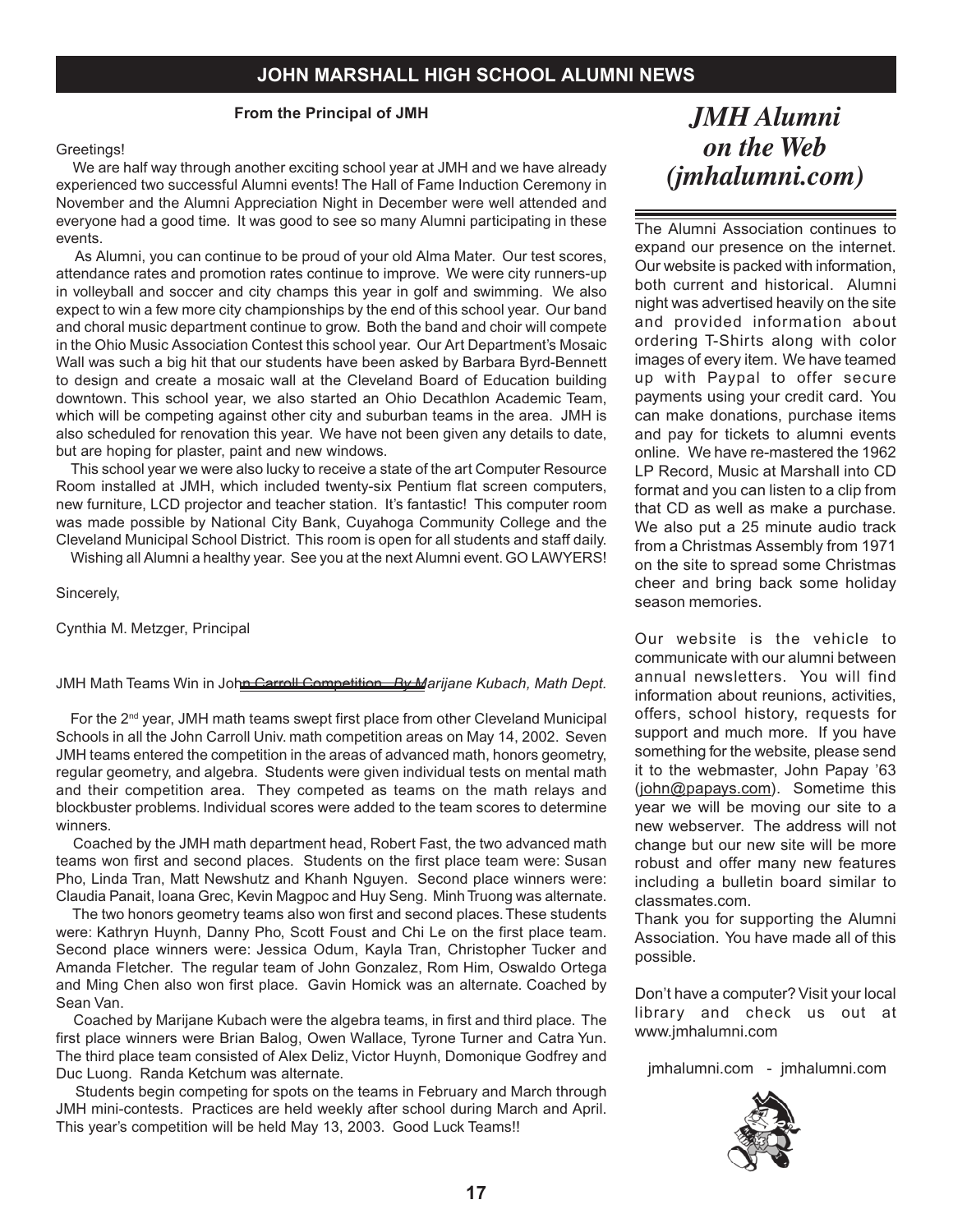# **FINAL ROLL CALL**

Donald F. Alber 6/32 William G. Alexander 1/52 Linda Byers Anderson 1/52 Pearl Visoky Andress 1/48 Paul Antel 1/51 Jon Baer 6/71 Earl Bartuccio 6/37 Hattie (Antel) Beerbower 6/25 Charles Berry II 1/69 Marguerite(Gehringer)Boss 6/39 Jack Brittain 6/51 Irene Meyers Brush 6/43 Edward A. Buckles 6/43 Eleanor Hermon Cassidy 1/49 Myrtle Chamberlin 6/43 Margaret Nord Colborne 6/52 Joseph C. Craig 1/43 Dorothy Dachtler Reidler 1/35 Robert F. Dalton 6/46 Alverna Daly Fac Lisa M. Gluth '78 Gladys Ruby Hyland Degner 6/25 Margaret Heffter Dorenkott 6/43 Kathleen Domen Dziak 6/61 Harry Eisenmann 1/38 Frank Emry 6/38 David R. Fink '79 Jerald Foreman '88 Thomas Funk 6/70 Robert Greulich 6/36 John Haas 6/53 John Hacker 1/39 Patrick R. Hart '74 Jane Hartsel 6/38 Robert W. Held, Jr. 6/58 Betty Herris 1/67 Richard Higgins 6/58 Marge Hiller 6/40 Willard Hines 6/65 William Hoeffler 1/35 Jeanne Cook Horton 6/46 Richard T. Howe 6/36 Jack Howlett 6/39 Robert Hyland 6/50 Sanford Jenkins Fac Carol Jensen 1/52 Patricia Gibbons Johnson 6/45 Mary A. Johnston 6/30 Margaret(Mawhinney)Kadel 6/37 Gunther E. Katzmar 6/45 Carl Knapp 6/41 Ruth Hobart Knapp 1/46 Elizabeth Knox Koch 1/43 Agnes Kocsan 6/40 Gwen Childers Kohler 6/52 Marilyn (Cechura) Kornajcik 6/59 Robert Kraus, Jr. 6/51 Evelyn Parks LaVines 6/37 Anna Weiss Lenandowski 6/39 Mary Lindenstruth 1/52 Norma (Ostreim) Luce 6/45 Anna Mae Kamperman McFalls 6/47

Kay Montigny Meno 6/52 Edward R. Misencik 1/37 Christine Hagesfeld Miller 6/36 Edward R. Misencik 1/37 Teresa Gunner Molash 1/35 Wendy Leigh Newkirk '74 Albert Nuhn 6/48 Dr. Casimer Radkowski 6/51 Melvin Ramsey '84 Paul E. Ressler 6/51 Shirley Crawford Rhea 6/42 Jeanette Ama Rider 6/29 Carol Eickhoff Robinson 6/46 Norma Hamill Schmidt 1/47 Donald Schneider 6/62 Katherine Kauntz Schuster 6/36 Isabelle Jackson Schwartz 6/52 Barney Schwarzer 1/39 Georgia Fitz Scranton 1/36 William Semon 1/62 Charles Sheppard 6/52 Antoinnette Hoban Shultz '79 Agnes Sikora 6/49 David Simmons 6/52 Robert Sivalls 1/45 Robert P. Slabe 6/44 Helen Ries Slusser 1/36 Miriam Miller Stefanick 6/56 John Szpak 6/52 Terrance Jon Theis 1/58 Ed Tisdial 6/61 Thomas Weitendorf 6/36 Gordon E. Wendt 6/36 Dorothy Mariano Woods 1/50 Robert Yurich 6/56 Russell Young 1/71

# **MAJOR DONORS**

Walter Abraham Robert Almquist Anthony Arden Renee Betz Claren (Branch) Blackburn Mark Borrelli Gary Ceepo Anthony Celebrezze Class of '62 Reunion **Committee** Angelo Costanzo Frederick C. Cowles Solita (Staack) Hawes Lynn B. (Senyak) Hamlin Carol Lee Hilewick Julia (Boland) Jordan Dale Kinnear Gary A. Kizzen Edward Kral Richard Kughn Robert Kundtz Brenda Lewis Dr. Theodore McKinley Mel Massey

John and Judy Morrill Thomas Neeson Jerry Peppers Paul Pender Thomas Plotz Perry Recchio David Reed Joseph Rini Neil Schilke William Schurk Alice (Burbridge) Sears August Steinhilber Thomas Strausbaugh George Sutherland Kay (Allen) Swingle James and Sally Thomas Kenneth Tischler Linda (Talmon) Ullrich Robert Vineyard William Voelker Barbara Walden Dr. Charles Willcox Felicia (Peppers) Young John Zayac

# **Financial Report**

| <b>Operating Fund</b><br>Balance as of December 31, 2001 |                                            | \$12,844   |
|----------------------------------------------------------|--------------------------------------------|------------|
| Income                                                   | Donations and Fund Raising                 | \$25,081   |
|                                                          | Interest                                   | 120        |
|                                                          | Total                                      | \$25,201   |
| Expenses:                                                | Operating                                  | \$5,535    |
|                                                          | Newsletter, Printing                       | 8,597      |
|                                                          | Scholarships                               | 3,000      |
|                                                          | Refunds                                    | 110        |
|                                                          | Sponsorship of Goodtime III, Hall of Fame, |            |
|                                                          | and Alumni Appreciation Night.             | 4,049      |
|                                                          | Data Processing (hardware & software)      | 508        |
|                                                          | Thank You Dinner-Volunteers                | 690        |
|                                                          |                                            | $-$22,489$ |
| Balance as of December 31, 2002                          |                                            | \$14,606   |
| <b>Endowment Fund</b>                                    |                                            |            |
| Balance as of December 31, 2001<br>Income:               |                                            | \$29,407   |
|                                                          | Donations                                  | \$950      |
|                                                          | Interest                                   | 746        |
|                                                          | Total                                      | \$31,103   |
| Balance as of December 31, 2002                          |                                            | \$31,103   |

**Financial Statement for January 2003**

Please consider a gift to the endowment fund. Plant a seed and watch it grow. Scott H. Nagy (6/75) 2002 Treasurer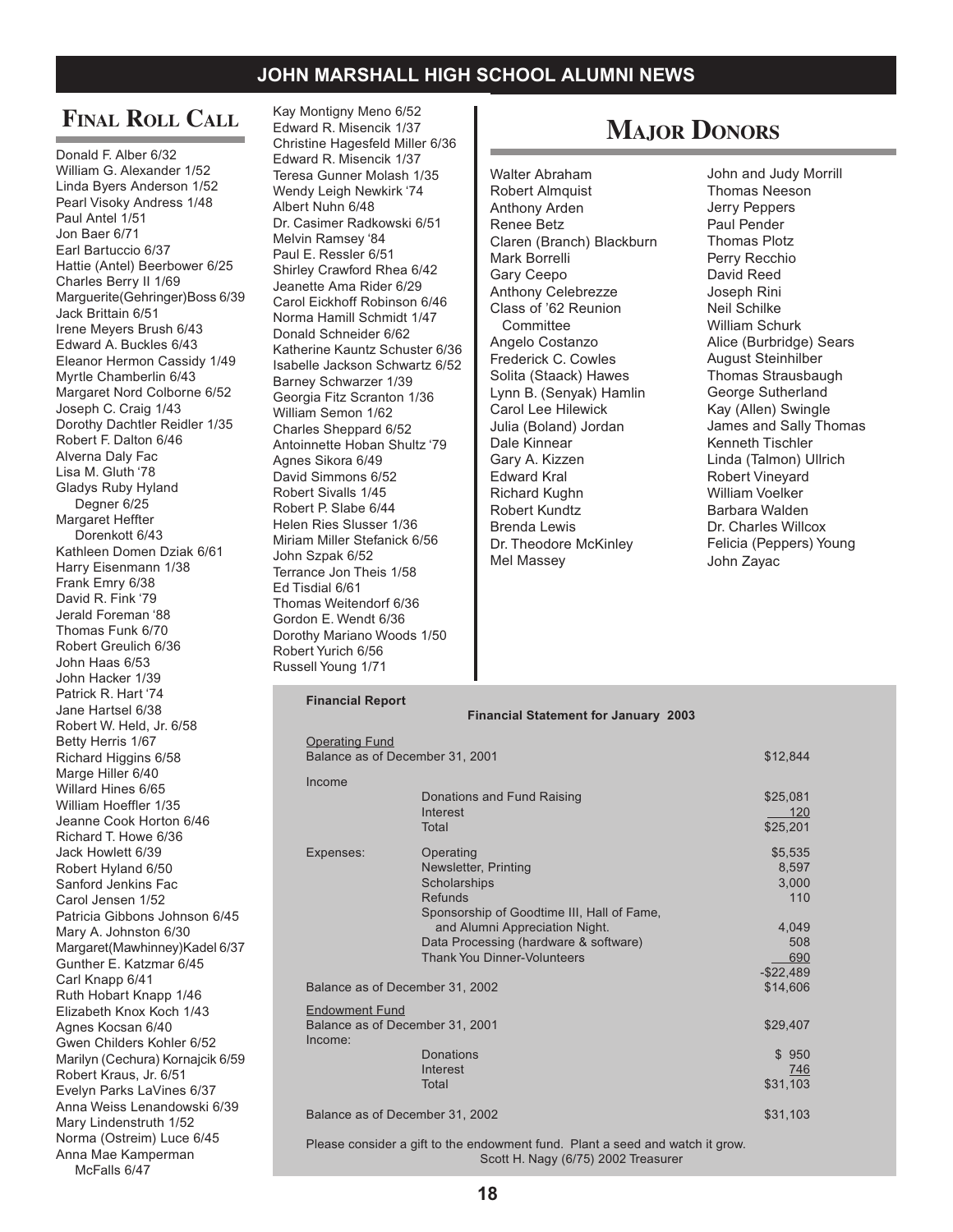|                                                                                                                                                                                                                                                                                                                                                                                                                                                                                                                                                                                                                                                                                                                                                                                                                                                     |                      |        | JOHN MARSHALL HIGH SCHOOL ALUMNI NEWS |        |                |
|-----------------------------------------------------------------------------------------------------------------------------------------------------------------------------------------------------------------------------------------------------------------------------------------------------------------------------------------------------------------------------------------------------------------------------------------------------------------------------------------------------------------------------------------------------------------------------------------------------------------------------------------------------------------------------------------------------------------------------------------------------------------------------------------------------------------------------------------------------|----------------------|--------|---------------------------------------|--------|----------------|
|                                                                                                                                                                                                                                                                                                                                                                                                                                                                                                                                                                                                                                                                                                                                                                                                                                                     | Class of             |        |                                       |        |                |
|                                                                                                                                                                                                                                                                                                                                                                                                                                                                                                                                                                                                                                                                                                                                                                                                                                                     | January              |        |                                       |        |                |
|                                                                                                                                                                                                                                                                                                                                                                                                                                                                                                                                                                                                                                                                                                                                                                                                                                                     | June                 |        |                                       |        |                |
|                                                                                                                                                                                                                                                                                                                                                                                                                                                                                                                                                                                                                                                                                                                                                                                                                                                     | Other                |        |                                       | Former |                |
| Check if reminder of September Meeting is desired - Wednesday September 10, 2003.                                                                                                                                                                                                                                                                                                                                                                                                                                                                                                                                                                                                                                                                                                                                                                   |                      |        |                                       |        |                |
| First                                                                                                                                                                                                                                                                                                                                                                                                                                                                                                                                                                                                                                                                                                                                                                                                                                               |                      | Maiden |                                       | Last   |                |
| <b>Check if New Address</b>                                                                                                                                                                                                                                                                                                                                                                                                                                                                                                                                                                                                                                                                                                                                                                                                                         |                      |        |                                       |        |                |
|                                                                                                                                                                                                                                                                                                                                                                                                                                                                                                                                                                                                                                                                                                                                                                                                                                                     |                      |        |                                       |        |                |
|                                                                                                                                                                                                                                                                                                                                                                                                                                                                                                                                                                                                                                                                                                                                                                                                                                                     |                      |        |                                       |        |                |
|                                                                                                                                                                                                                                                                                                                                                                                                                                                                                                                                                                                                                                                                                                                                                                                                                                                     |                      |        |                                       |        |                |
| I also wish to support the John Marshall High School Alumni Association with my tax deductible contribution.<br>\$10<br>$\mathbf{L}$<br>I have enclosed:<br>Please make checks payable to: John Marshall Alumni Association P.O., Box 16678, Rocky River, OH 44116-0678<br>For Office Use Only: _____Update _____Obit _____News _____Donation _____Yearbook _____Scholarship<br>the control of the control of the control of the control of the control of the control of the control of the control of the control of the control of the control of the control of the control of the control of the control                                                                                                                                                                                                                                       | \$20<br>$\vert$ \$50 |        |                                       |        | \$100 Other \$ |
| Please help! We're constantly updating our database, enabling us to help out reunion committees. There are many JMH alumni<br>who have never received the Alumni News, heard that their class was having a reunion, or even know that there is an Alumni<br>Association. Several of you have brothers, sisters, cousins, parents, and children and some of you remain in contact with class-<br>$\mathcal{A} = \mathcal{A} + \mathcal{A} = \mathcal{A} + \mathcal{A} + \mathcal{A}$ and $\mathcal{A} = \mathcal{A} + \mathcal{A} + \mathcal{A} + \mathcal{A} + \mathcal{A} + \mathcal{A} + \mathcal{A} + \mathcal{A} + \mathcal{A} + \mathcal{A} + \mathcal{A} + \mathcal{A} + \mathcal{A} + \mathcal{A} + \mathcal{A} + \mathcal{A} + \mathcal{A} + \mathcal{A} + \mathcal{A} + \mathcal{A} + \mathcal{A} + \mathcal{A} + \mathcal{A} + \mathcal{$ |                      |        |                                       |        |                |

mates that have attended JMH. It's sad to say - they may be missing from our database. Would you please take the time now to give us an update on their current mailing address? We're also trying to confirm the deceased members of the JMH family reunion committees have a hard time with this area - so if you can supply a date of death (a copy of the OBIT would be helpful), it might prevent an embarrassing or upsetting phone call around reunion dates. Don't forget to include class and year - if you don't know it, take your best shot!

To the ladies - please always include your maiden name with any correspondence.

To the gentlemen - please list any name change or alteration of the spelling of your name. \_\_\_\_\_\_\_\_\_\_\_\_\_\_\_\_\_\_\_\_\_\_\_\_\_\_\_\_\_

| Name           |
|----------------|
|                |
|                |
|                |
| City/State/Zip |
|                |
| Comments       |
|                |

| Name $\_\_$        |
|--------------------|
| Class Year         |
| If Deceased (date) |
|                    |
| City/State/Zip     |
|                    |
| Comments           |
|                    |

| Name               |
|--------------------|
| Class Year         |
| If Deceased (date) |
| Address            |
| City/State/Zip     |
|                    |
| Comments           |
|                    |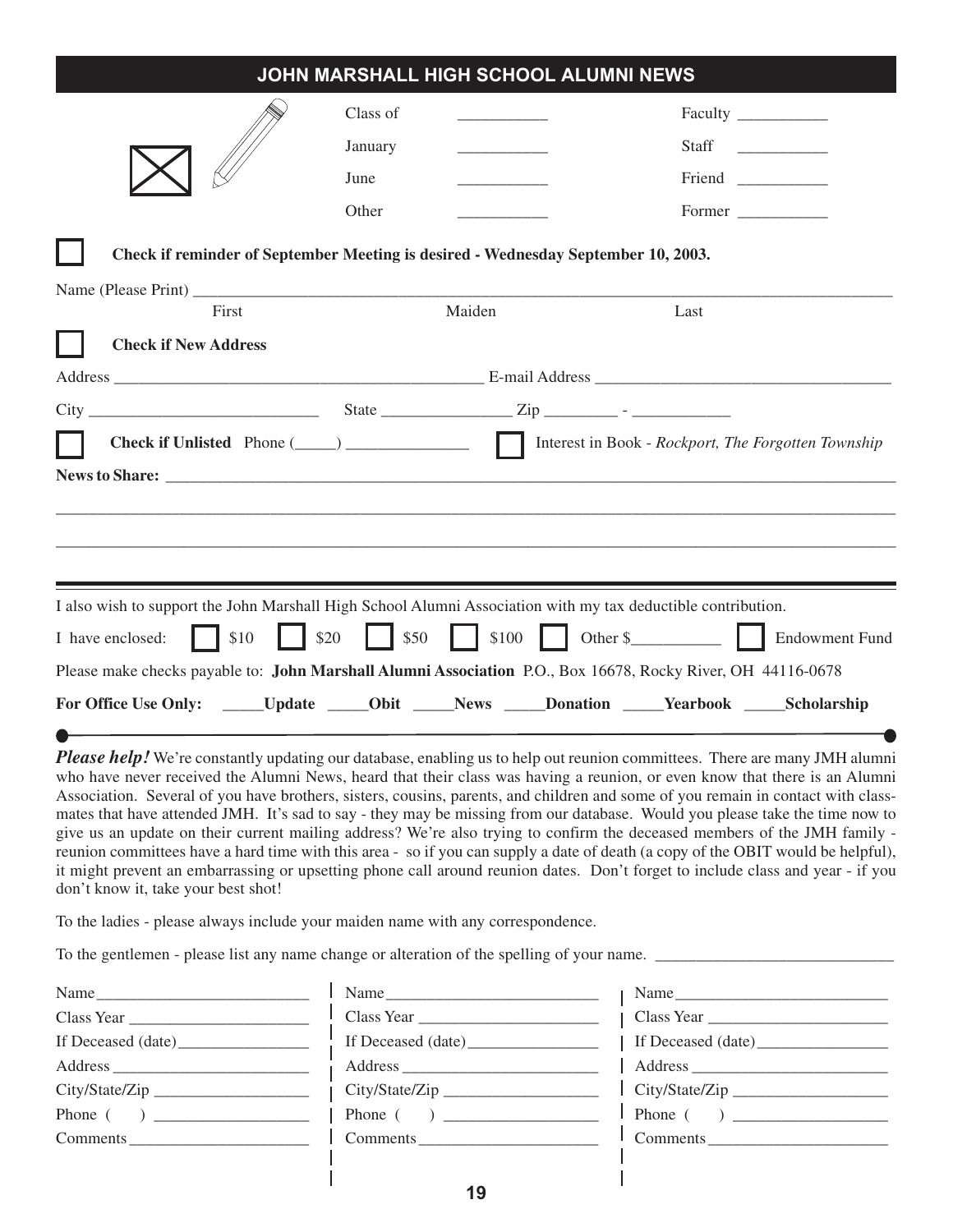# **JOHN MARSHALL HIGH SCHOOL ALUMNI NEWS John Marshall High School Alumni Association**

P.O. BOX 16678 ROCKY RIVER, OH 44116-0678

# **Change Service Requested**

**Moving?** Let us know! In order for you to receive your next alumni Newsletter, please send us your change of address before you move.

Contact the Alumni Association at:: P.O. Box 16678 Rocky River, OH 44116-0678 or

Fax: 440-356-0249 Email: jmhalumni@ameritech.net Website ......................................... http://www.jmhalumni.com

**Occupant** - If not JMH associated, please let us know. We want to be more efficient. Thanks!



## Non-Profit **Organization** U.S. Postage **PAID** Cleveland, OH Permit No. 1030

# **Urgent**

Because of increased mailing fees, if you want to continue to receive this annual newsletter, you need to notify us by:

- Filling out and returning the **inside form**
- Always include us in **Change of Address Forms** when you move.

**Thank You!**

**REMEMBER ! ! ! Puritas Park Art Festival, June 8, 2003 Kamms Corner 4th of July Parade, Friday, July 4, 2003 (March with JMH!) Alumni Open Meeting: Wednesday, September 10, 2003 Reverse Raffle - Hall of Fame Fund Raiser - November 7, 2003**